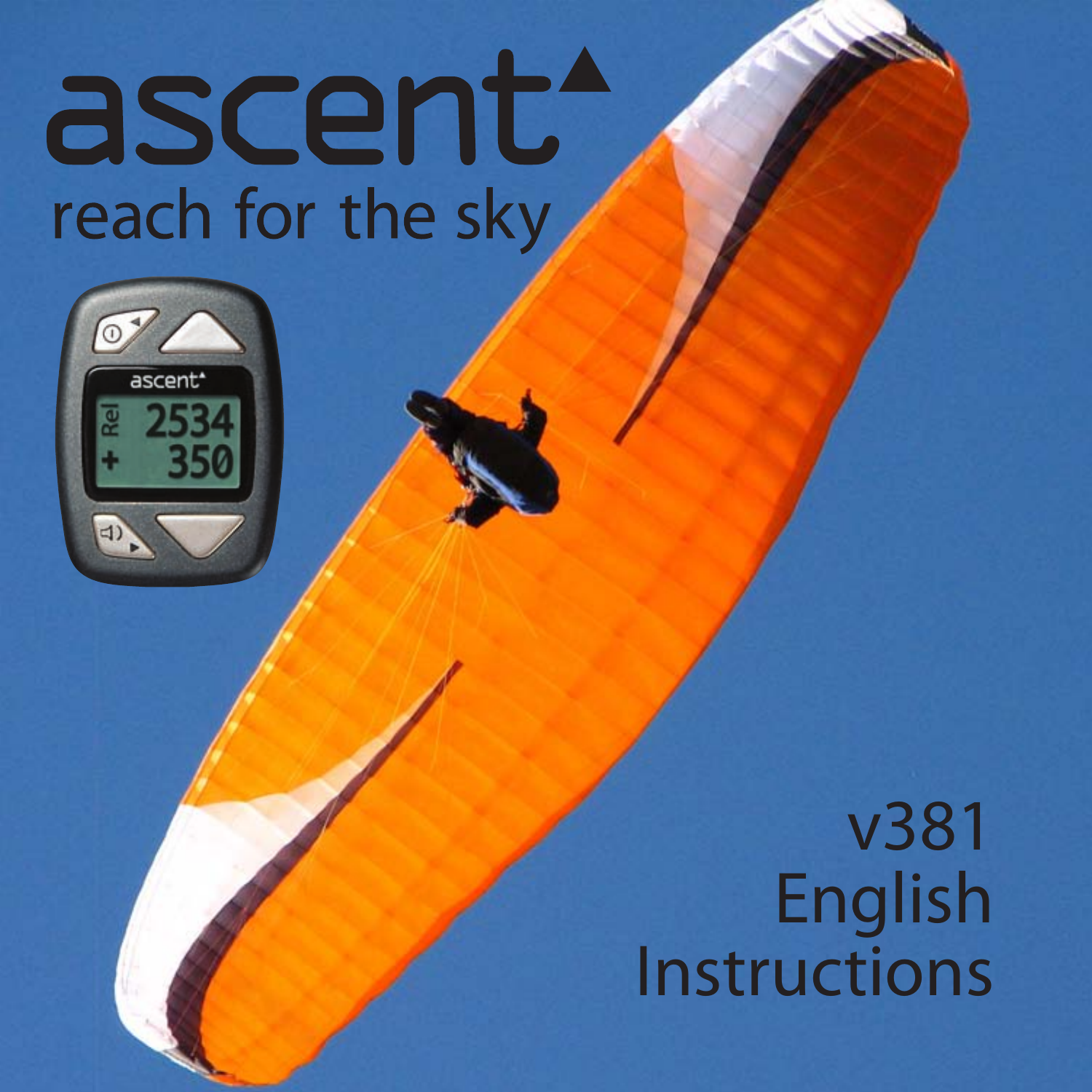# 1. Contents:

| ⊇nਾ<br>-<br>٠L<br>. . |
|-----------------------|
|-----------------------|

| Thanks!          | 2                |
|------------------|------------------|
|                  | Ē                |
| Overview         | Z                |
| Battery          | Ē                |
| Turning On       | б                |
|                  | 7                |
| Fly Mode         | ٤                |
| Log Book         | ć                |
| Log Book Details | 10               |
| Settings         | 11               |
| Altimeter        | 12               |
| Units            | 13               |
| Flight           | 14               |
| Sink Alarm       | 15               |
| Веер             | 16               |
| Date & Time      | 17               |
| Watch            | 18               |
| Log Memory       | 19               |
| Track Log        | 20               |
| Barometer        | $\overline{2}$ 1 |
| Info             | $\overline{2}$   |

| Specifications  26 |  |
|--------------------|--|
|                    |  |
|                    |  |
|                    |  |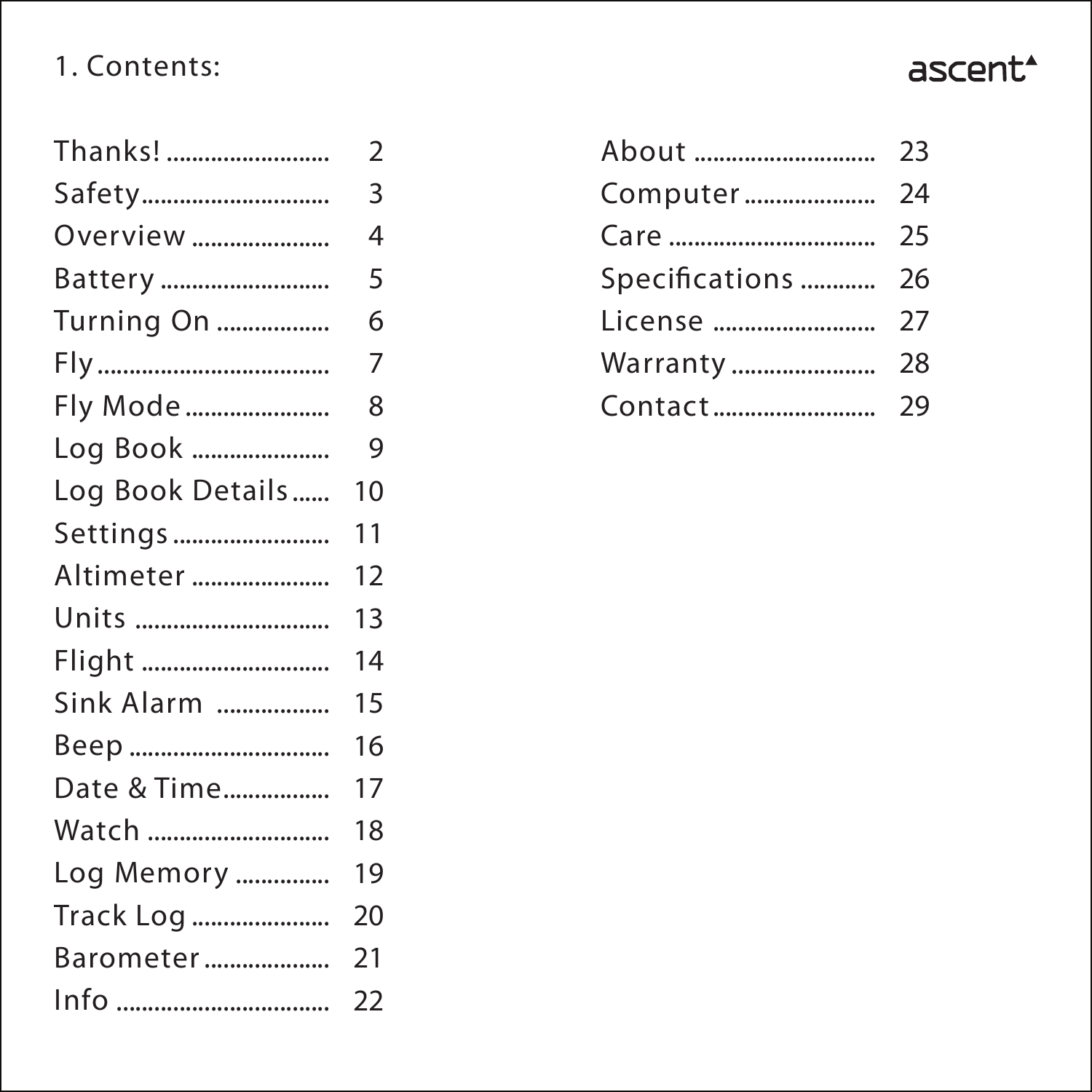## 2. Thanks!

## ascent.

Thank you for your purchase of the Ascent wrist-mounted vario. This product was designed by engineers who also happen to be paragliding pilots. We wanted a product that would meet the following criteria:

- Small

- Light Weight
- Easy to Operate



There was nothing currently available that satisfies each requirement so we sat down, rolled up our sleeves, and after many hours of hard work, prototype builds, programming, reliability testing, and test flights came up with what we believe is the best small, rechargeable variometer available.

We know that you will enjoy this product and wish you many safe and enjoyable flights.

Thank you again for your purchase. Ascent Products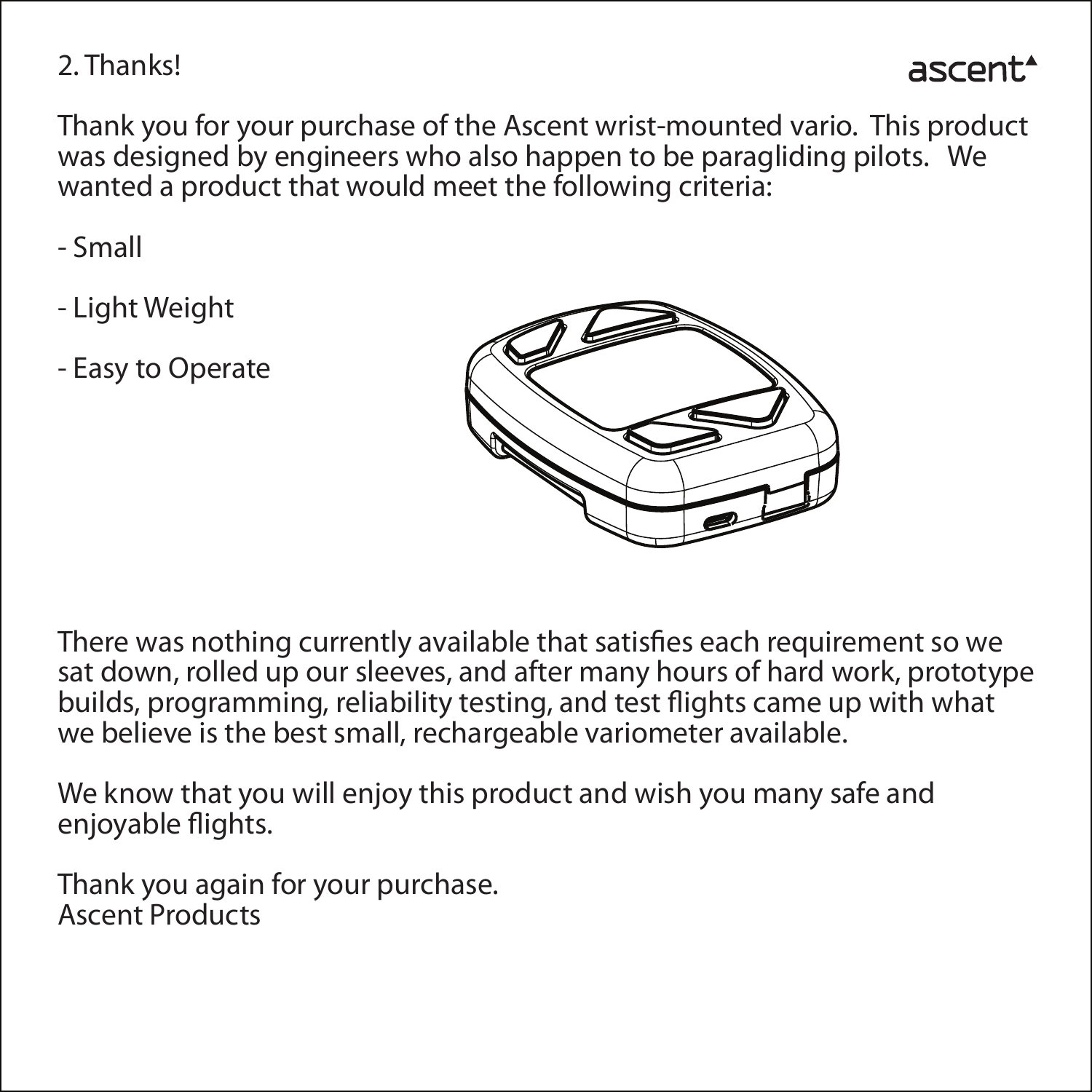## 3. Safety Information

Warning; This product is not intended to be used as a precise measurement of altitude, vertical speed, or temperature.

Warning; This product contains a Lithium-ion rechargeable battery. The product must be disposed of properly. Use only in accordance with operating instructions.

Warning; This product and its components contain chemicals known to the State of California to cause cancer and birth defects, or reproductive harm. This notice is being provided in accordance with California Proposition 65. If you have further questions please contact Ascent Products.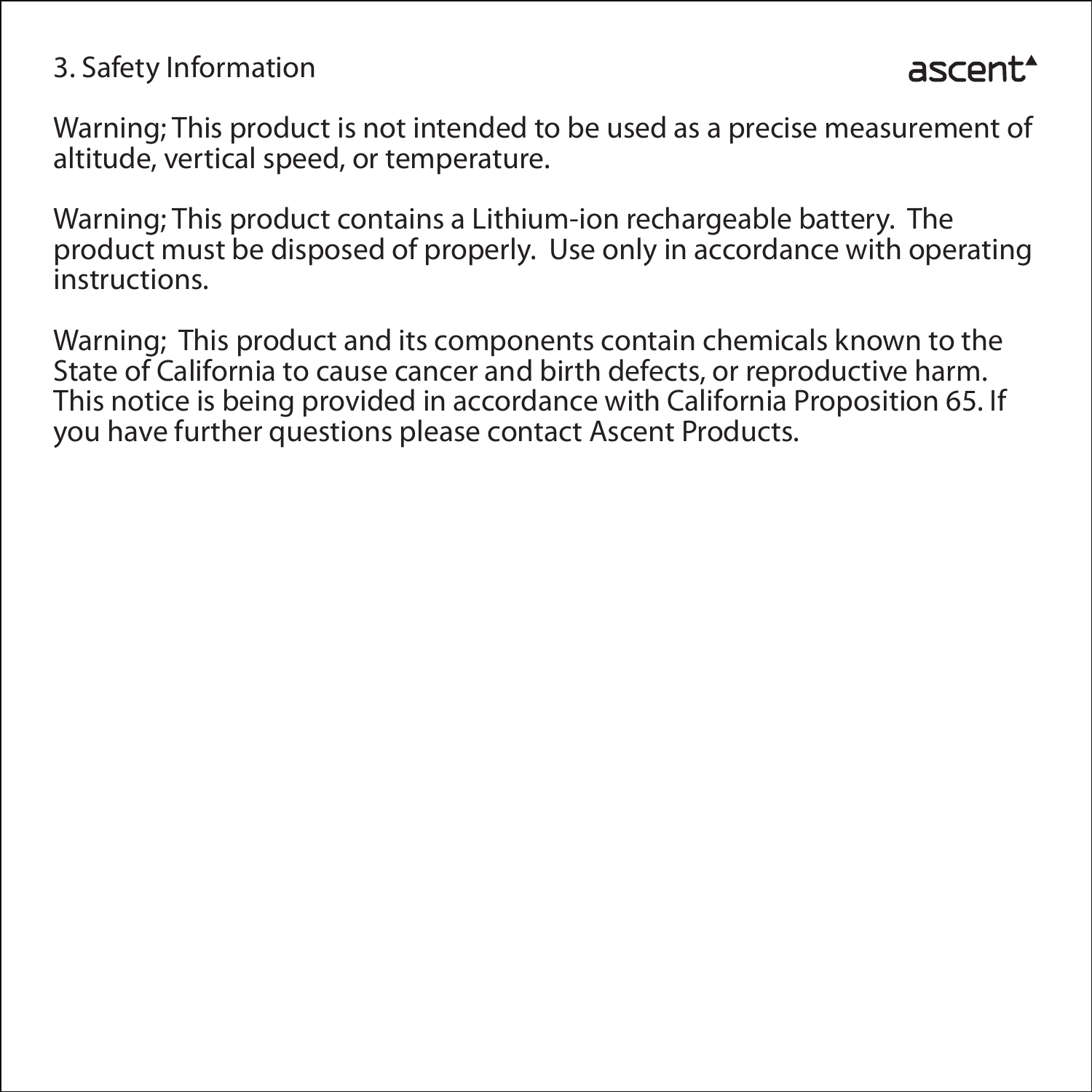## 4. Charging the Battery

Your vario operates on a rechargeable lithium-polymer battery. The battery has up to 10 hours flight time or 4 months standby time when fully charged using the default settings. The beep volume and duration have a noticable affect on battery life with louder and longer beeps requiring more power and reducing battery life.

To charge the battery, plug the mini-USB end of the cable into the product and plug the other end into the AC wall charger, car charger, or computer. The screen will briefly display "charging", and the icon on the info screen will be animated.

If the battery becomes low during use, " $\Box$  Low Bat" will flash at the top of the screen and the volume will be muted until the unit is recharged. If the battery becomes critically low, the unit will shut off and not turn on again. We recommend charging the battery as soon as possible to avoid possible permanant damage caused by over discharging the battery.

The product takes less than 2 hours to fully charge. When fully charged, the icon on the info screen will show full. Lithium-polymer batteries do not have a memory and there is no advantage to letting the unit run completely out of power prior to charging. Therefore you are advised to keep the unit fully charged so that it is ready to use when you are ready to fly.

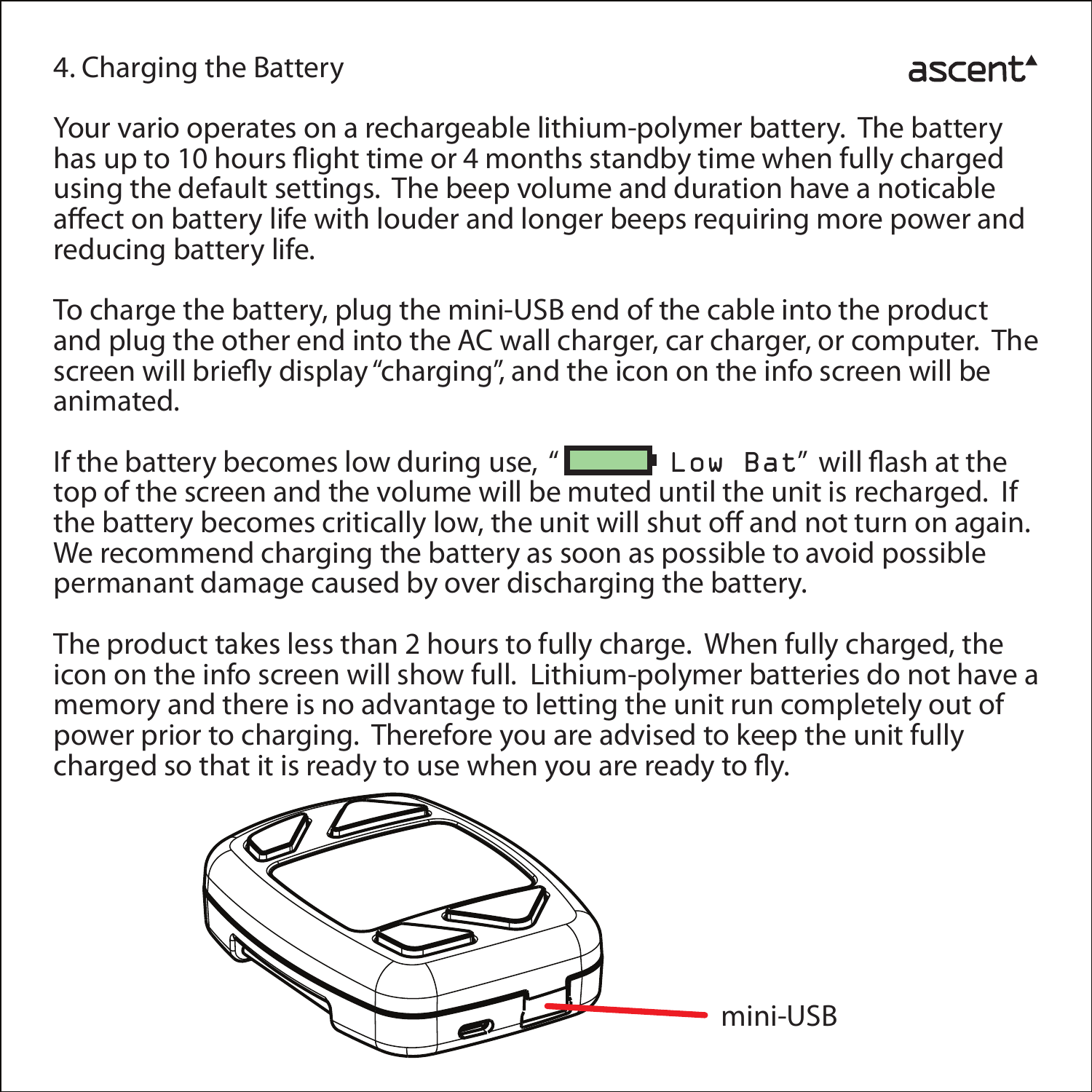## 5. Product Overview

To get the most out of your new product we recommend that you read the entire manual. However, we believe that once you start using the menus you will find the operation of the product easy and intuitive.

ascent<sup>\*</sup>

The product has four push buttons for navigation and adjustment as shown below.

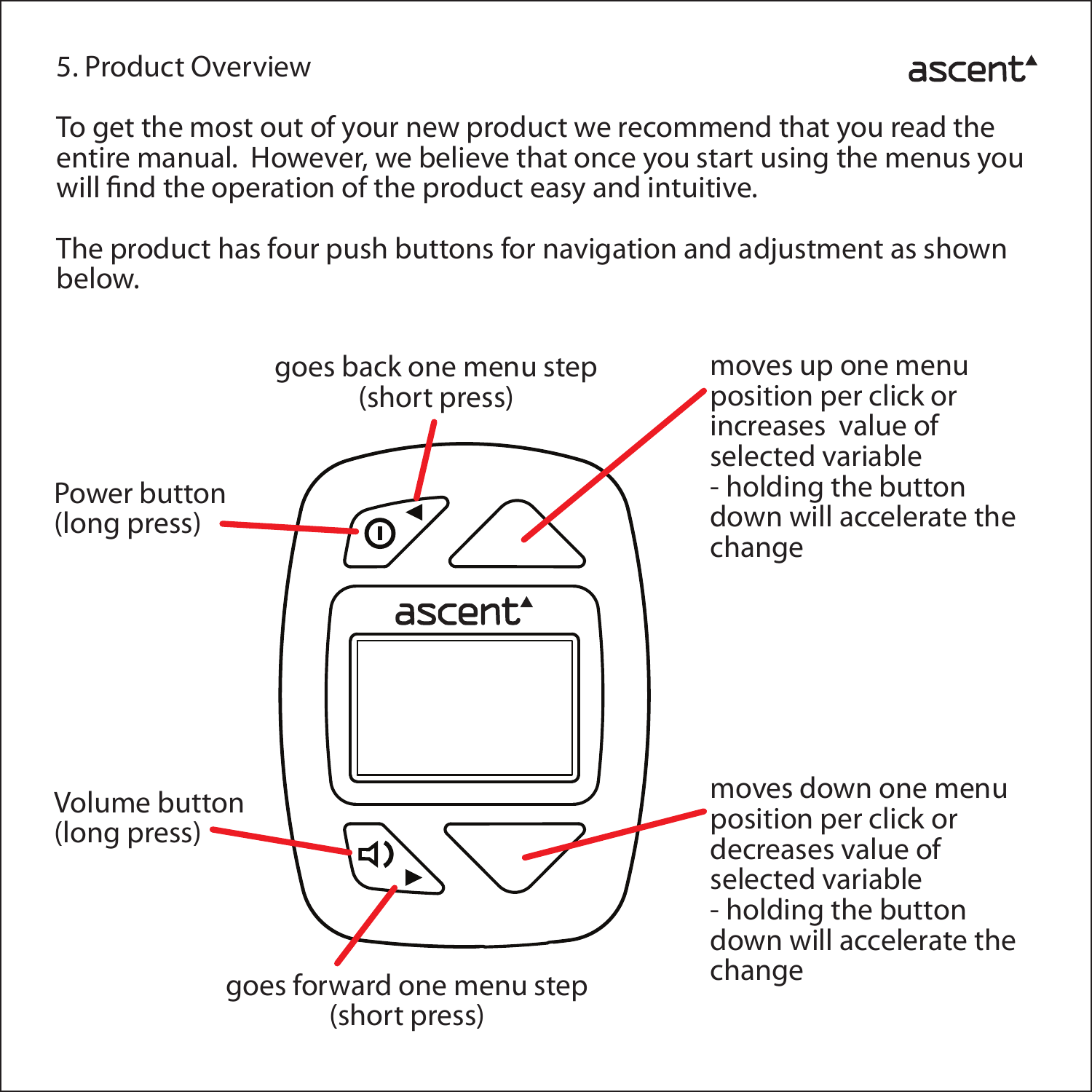## 6. Turning the vario on and o

# ascent.

To extend the battery life, after 10 minutes of inactivity the vario automatically enters the sleep mode to conserve battery power and briefly displays the current time as shown below. It will not fall asleep in the fly mode. While asleep, pressing any button briefly will display the time for a few seconds. If the time does not display, the battery is discharged. In this case, recharge the battery and reset the time and date (under settings).







Sleep Mode - This screen displays the time.

Press and hold the  $\Omega$  button for 2 seconds to wake up the product to startup screen.

You can also press the  $\Omega$  button for 2 seconds at any time to put the unit in the sleep mode or simply let it fall asleep again.

Press the  $\blacktriangledown$  button to scroll down and highlight "Yes", then press the  $\blacktriangleright$  button to turn on to the main menu page.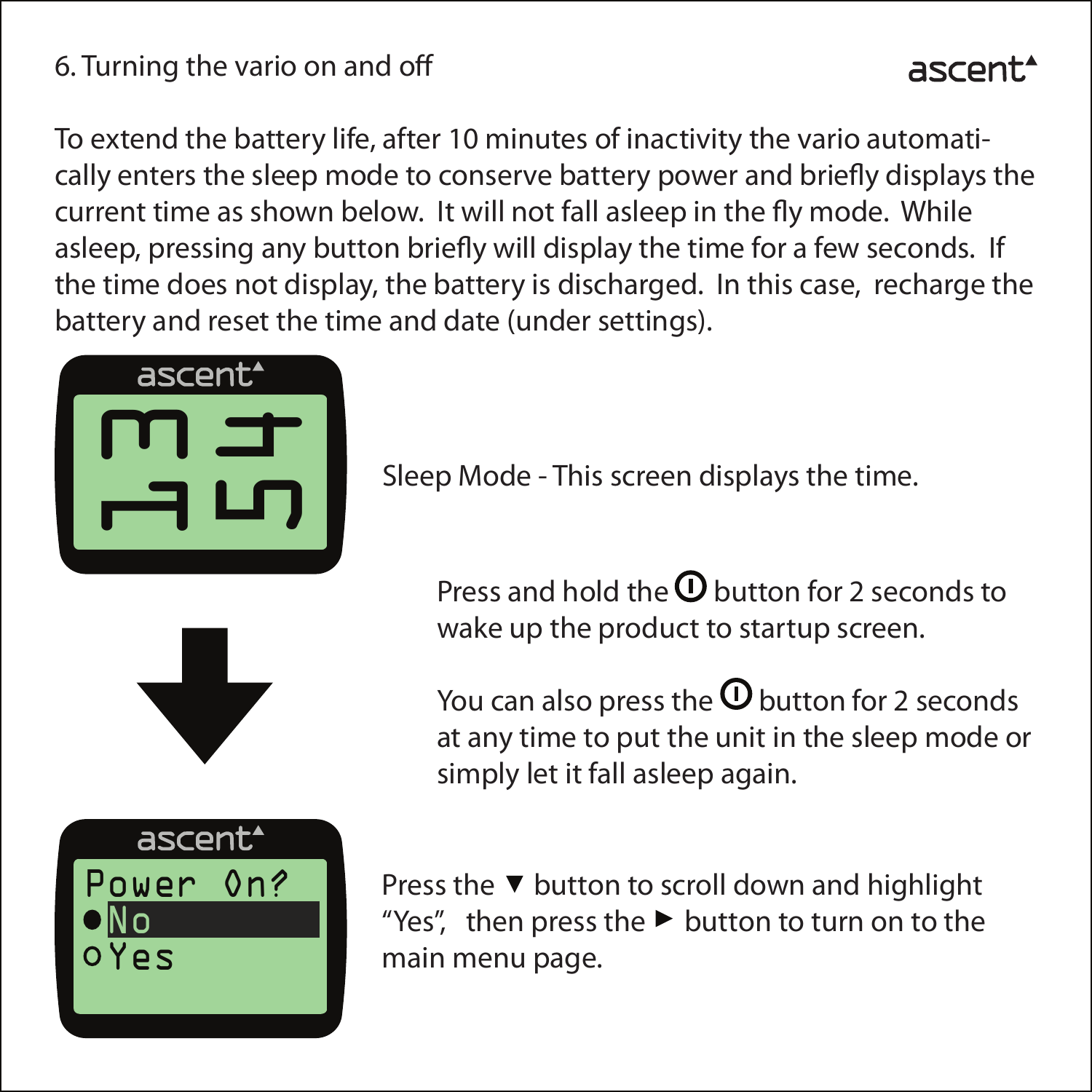7. Starting and Ending a Flight

## ascent.

Use the  $\blacktriangle$  and  $\blacktriangledown$  buttons to highlight Fly and then push the  $\blacktriangleright$  button to enter Fly Mode. When the unit enters Fly Mode it will beep to indicate the current volume setting. The unit will begin recording the flight after a specified change in altitude. This threashold altitude can be adjust in the "Settings" menu.



Main Menu



Press the  $\blacktriangleright$  button to enter "Fly" mode

Press and hold the  $\triangleleft$  button for 2 seconds to end the flight and exit "Fly" mode.



Fly Mode - This screen displays the absolute altitude as indicated by the "Abs" (or relative altitude as indicated by "Rel" if selected in the Settings menu). The screen also displays the current averaged vertical speed (default  $=$  5 seconds).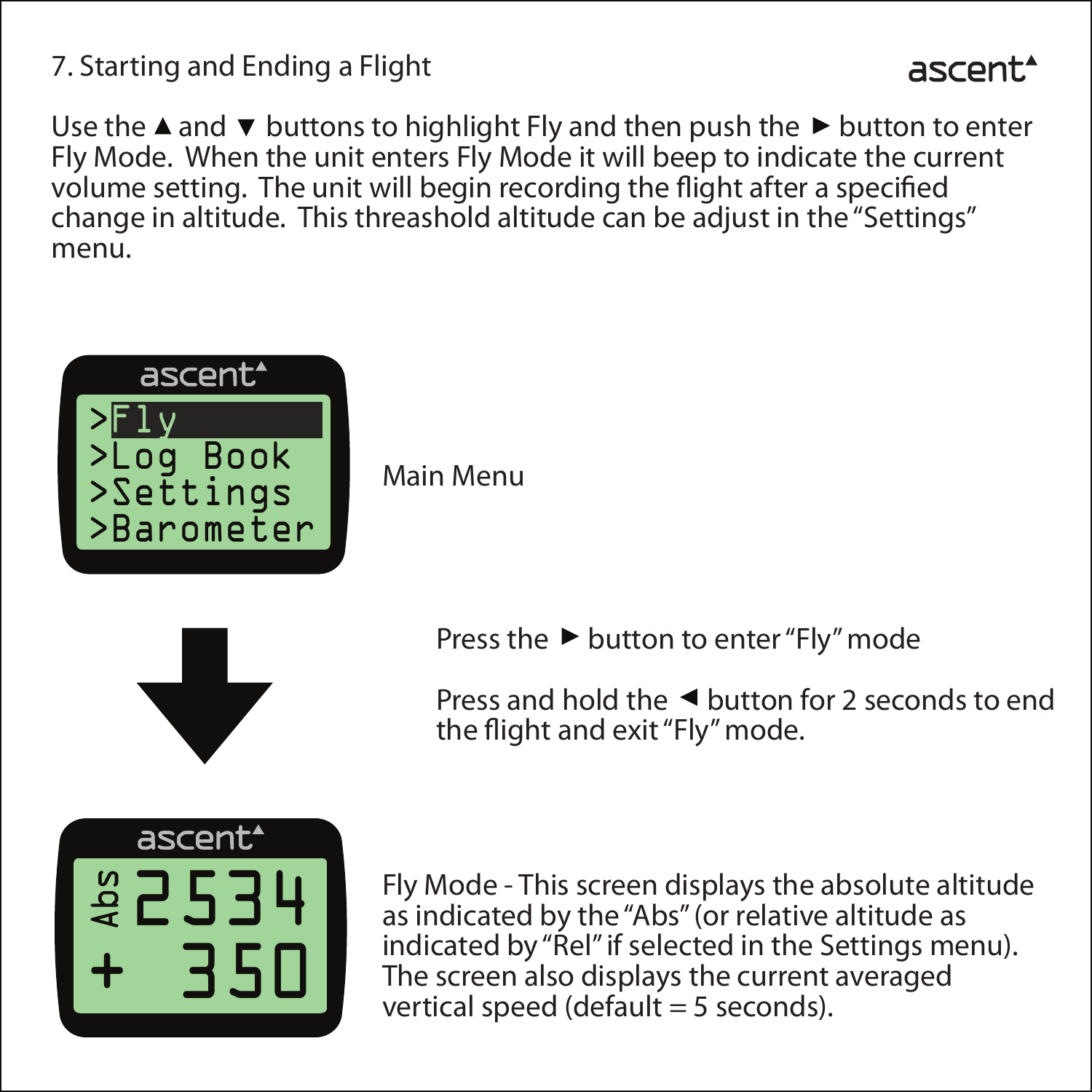## 8. Fly Mode

## ascent.

By briefly pressing any of the four buttons during the flight, the screen will temporarily display other flight information for 5 seconds and then return to the default screen. Remember a long press of the  $\Omega$  button will exit the Flight Mode completely and stop the recording of flight data.

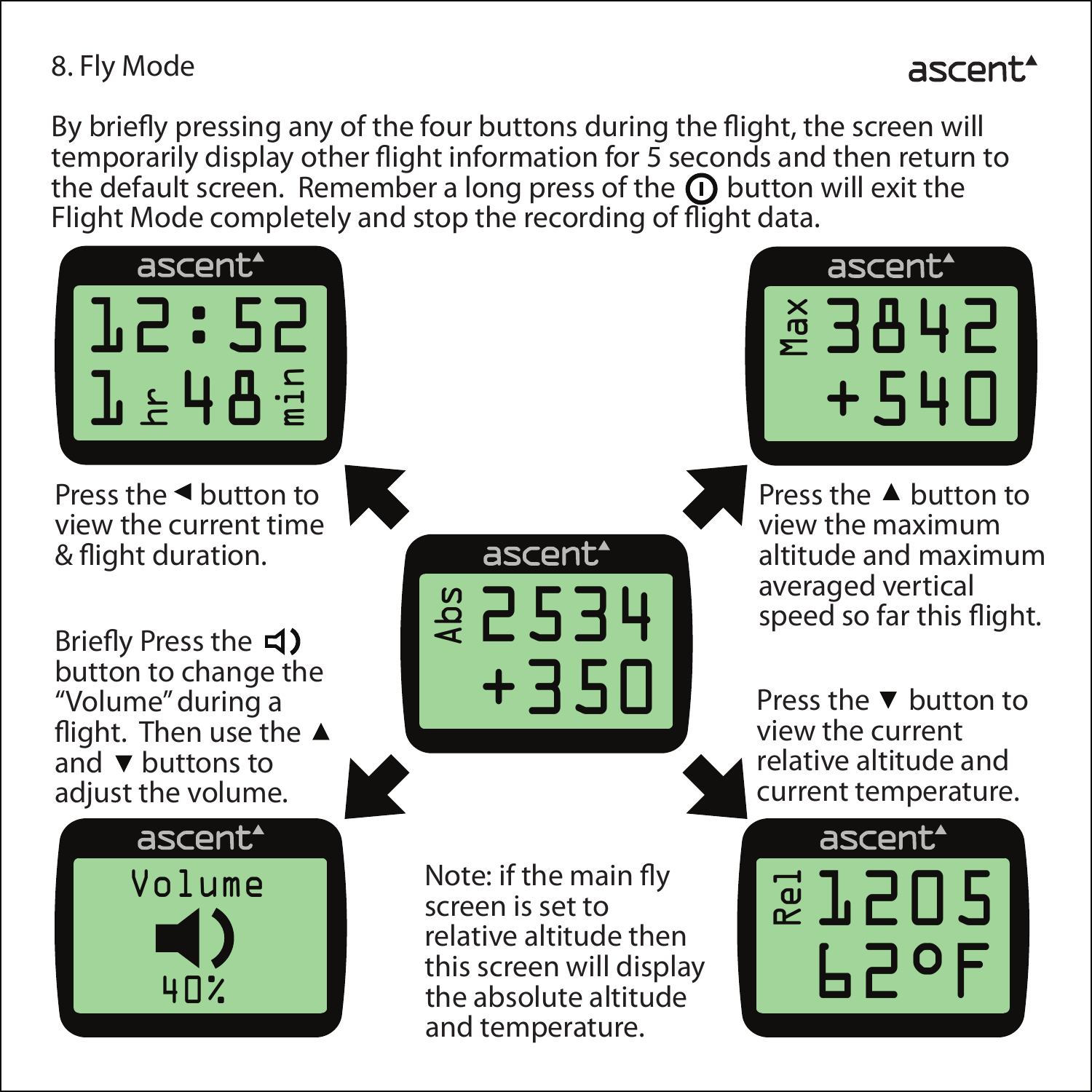9. Viewing the Log Book

## ascent.

Use the  $\triangle$  and  $\nabla$  buttons to highlight Log Book and then push the  $\triangleright$  button to enter the Log Book. This unit can store summary data for 200 flights. Pushing the  $\blacktriangle$  and  $\nabla$  buttons will scroll through the recorded flights. Pressing the  $\triangleright$  button will allow you to see additional flight details as described on the next page. The data in the log book will be saved, even if the battery is completely discharged or the unit is reset.



Main Menu



Press the  $\blacktriangleright$  button to enter the Log Book

Press the  $\triangleleft$  button at any time to exit the Log Book



Log Book - This is the first page you will see when entering the log book. It displays the flight number, date, launch time, and duration of the flilght. Note that the flight data starts recording after a preset (default=4 meter) altitude change has been detected while in flight mode. The unit stops recording flight data when the user exits the flight mode.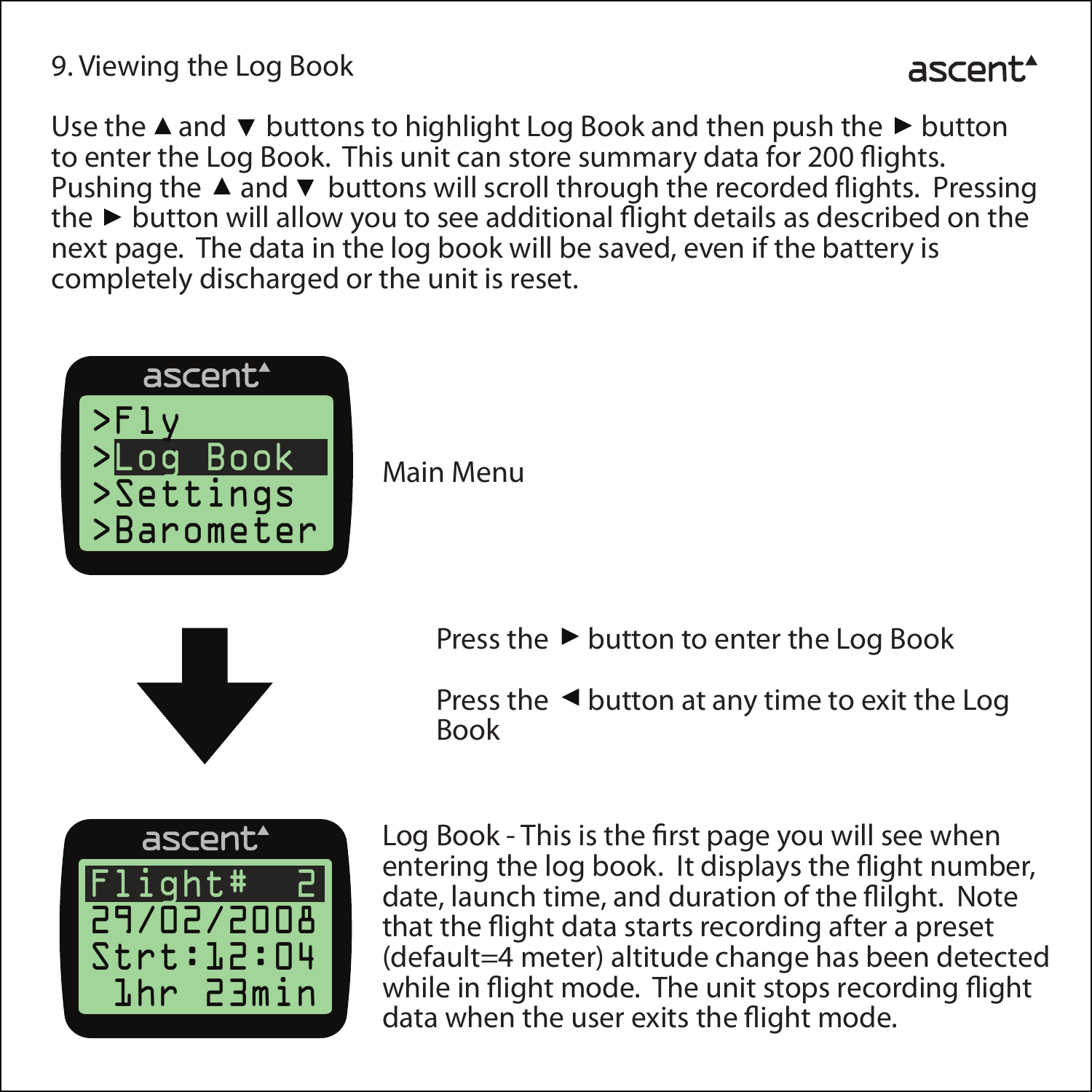10. Log Book Details

You can view additional information about the flight by pushing the  $\blacktriangleright$ button.



flight number starting altitude maximum altitude ending altitude

flight number maximum 2-second lift maximum averaged lift (default = 5-seconds) maximum 2-second sink





flight number maximum temperature minimum temperature

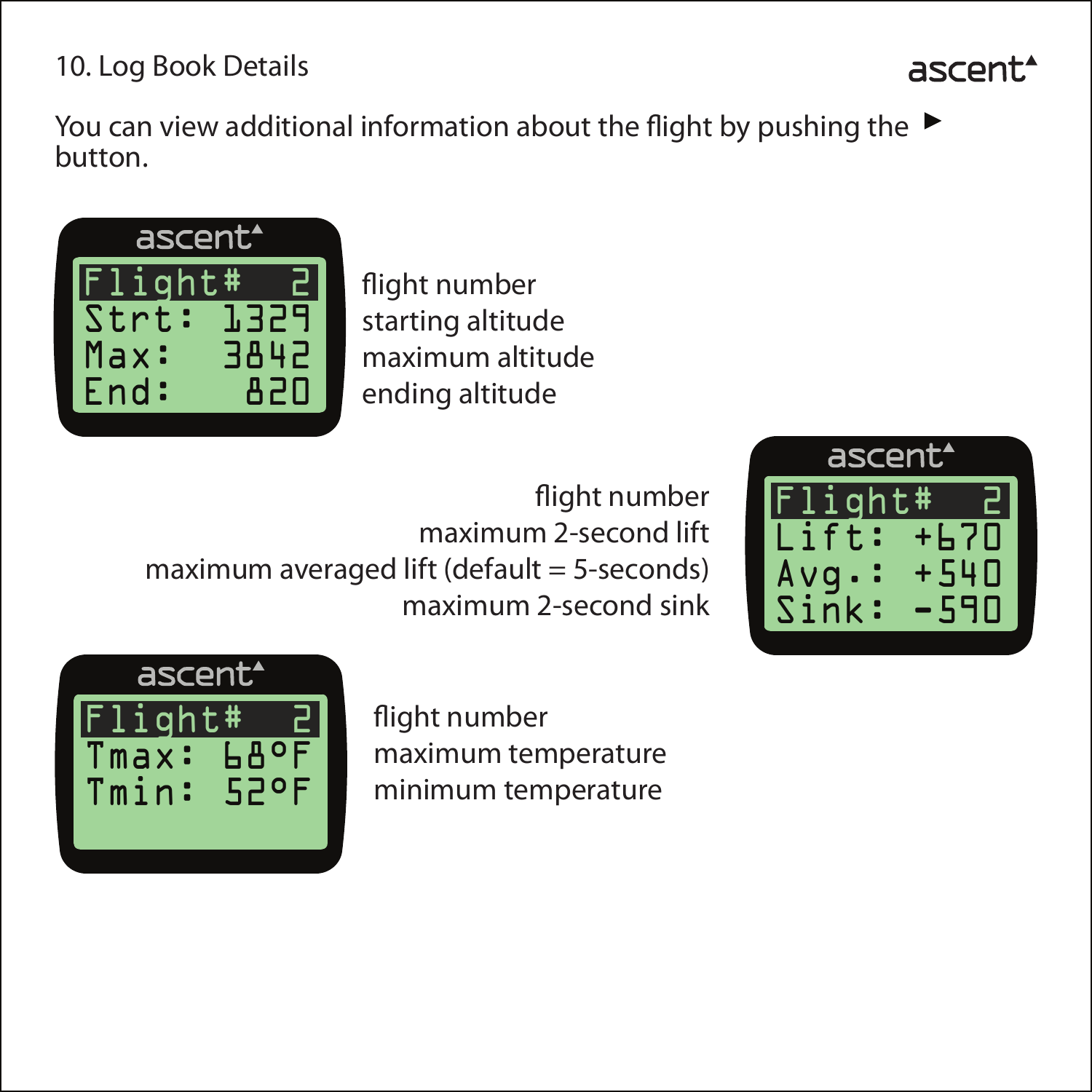11. Settings

To enter the Settings Menu, highlight Settings on the main menu and press the  $\blacktriangleright$  button. All of these settings are saved extept for the time and date even if the battery is completely discharged. If this happens you will need to set the time and date.



Main Menu



Press the  $\blacktriangleright$  button to enter the Settings Menu



Settings Menu - From this page you can select which catagory of settings you wish to modify. There are currently eight choices: Altimeter, Units, Flight, Sink Alarm, Beep, Date & Time, Watch, and Memory.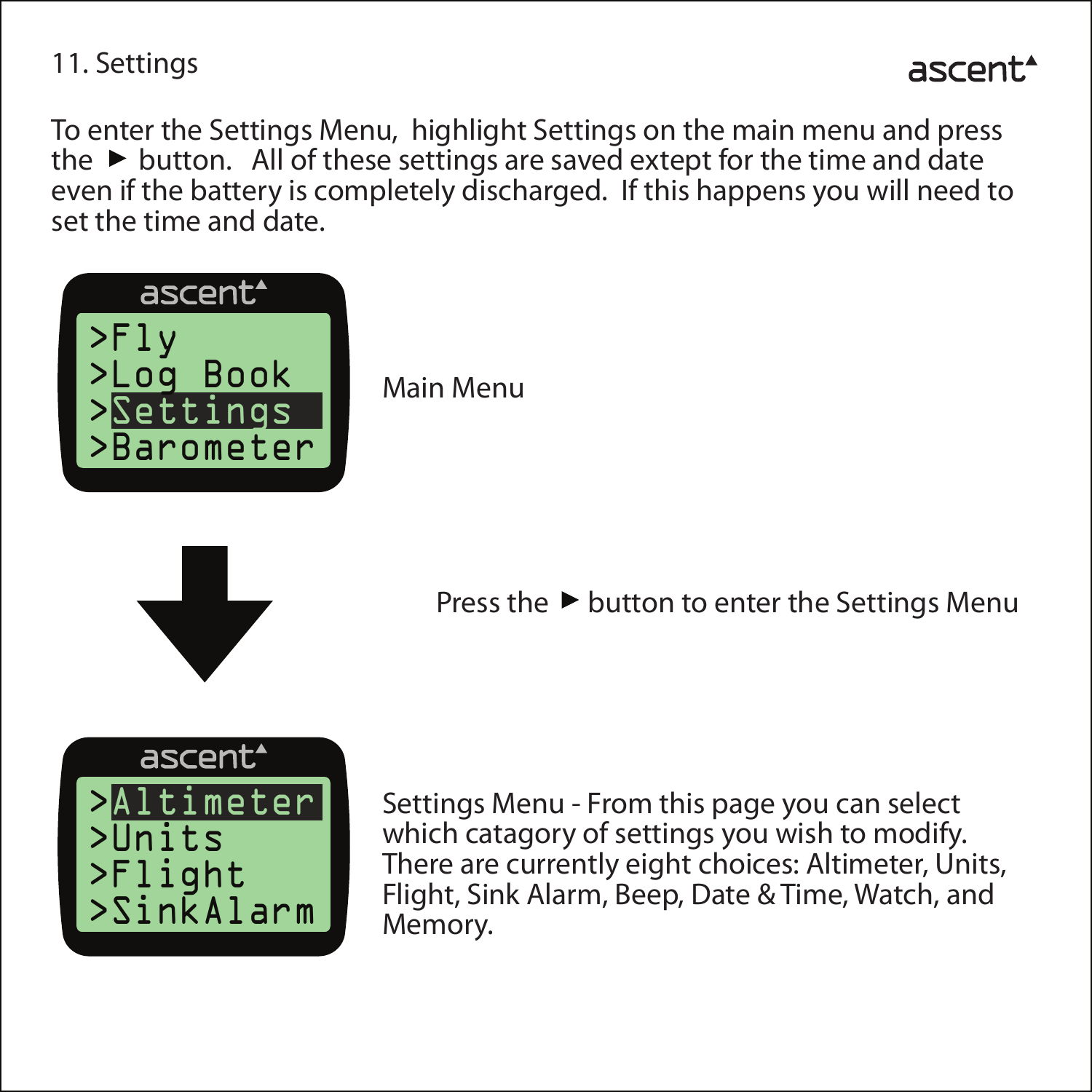## 12. Altimeter

# ascent.\*

To change a specific value or function, press the  $\blacktriangle$  and  $\nabla$  buttons to highlight the value, press the  $\blacktriangleright$  button to select and use the  $\blacktriangle$  and  $\nabla$  buttons to adjust. This new value is automatically saved when you press the  $\triangleleft$  button. To select  $a''$ radio" button, highlight the value and push the  $\blacktriangleright$  button.

Changing the "Mode" from Absolute to Relative changes the default screen on the main Fly mode. The relative altitude is automatically reset to zero for every flight when you first enter the fly mode.



Settings Menu





Press the  $\blacktriangleright$  button to enter the Altimeter Menu

Altimeter Options - From this page you can adjust the current altitude, and select the default flight mode display of absolute or relative (to launch).

The vario works by using temperature compensated pressure measurements. Because of this, changes in the weather will affect the displayed values. If you know the altitude of the launch, you can adjust the altitude prior to launching.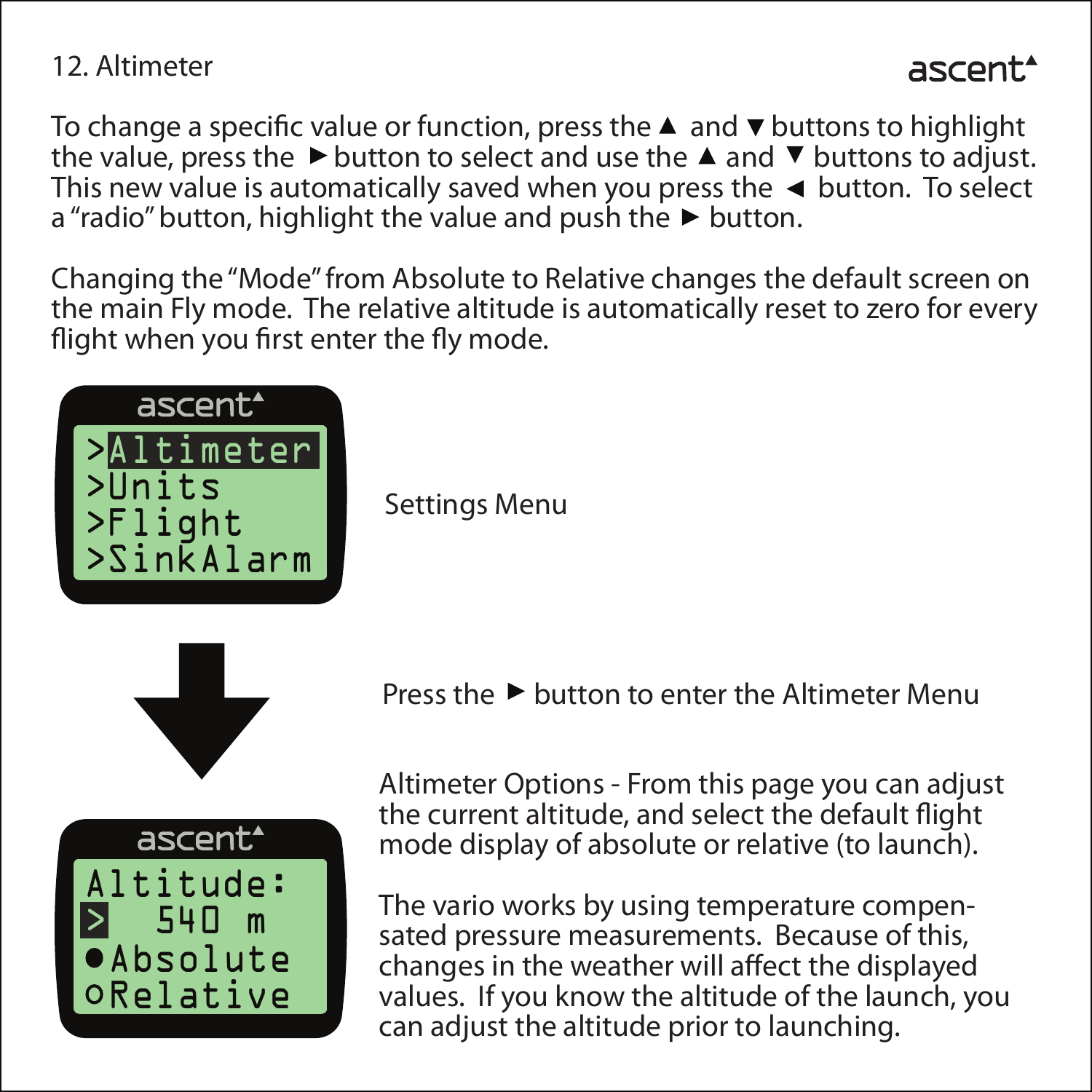13. Units

ascent.

To select a "radio" button, highlight the value and push the  $\blacktriangleright$  button.

|                | SI      | Imp        |
|----------------|---------|------------|
| altitude       | meters  | feet       |
| vertical speed | m/s     | ft/min     |
| temperature    | celsius | fahrenheit |

Settings Menu



 $t<sub>S</sub>$ >Flight >SinkAlarm

>Altimeter

ascent\*

Press the  $\blacktriangleright$  button to enter the Units Menu



Units - From this page you can choose which units you would like the vario to display.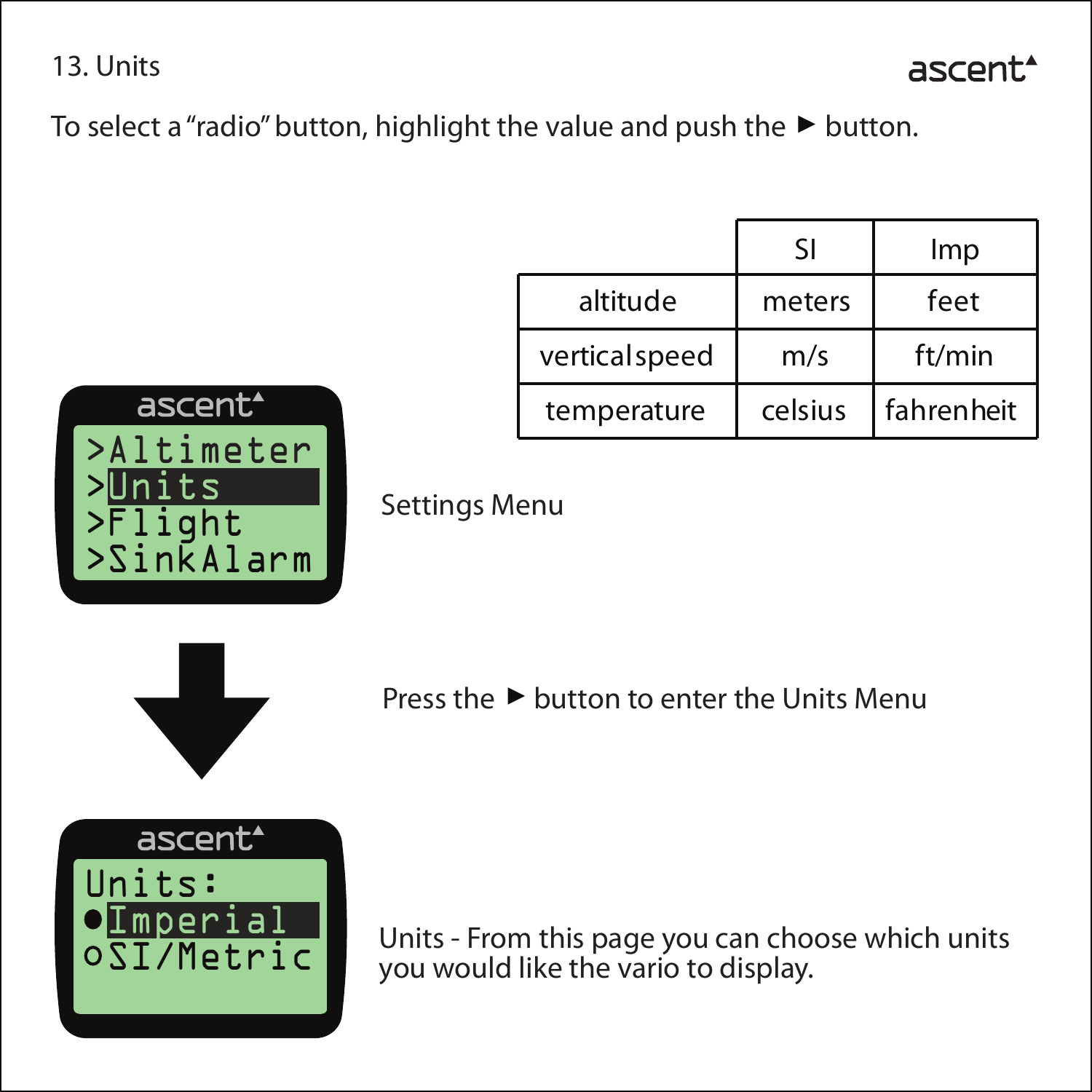14. Flight Settings

# ascent.

To change a specific value or function, highlight the value and use the  $\blacktriangle$  and  $\nabla$ buttons to adjust.



Settings Menu



Press the  $\blacktriangleright$  button to enter the Flight menu



Flight Settings - From this menu you can choose the vertical speed averaging time which is a value from 1 to 60 seconds (default  $=$  5 seconds). You can also adjust the altitude change required to start recording a flight (default  $=$  5 meters) and whether or not to suppress the beeps prior to crossing this threshold. Beep suppression is on (checked) by default to aviod annoying beeps while standing on launch.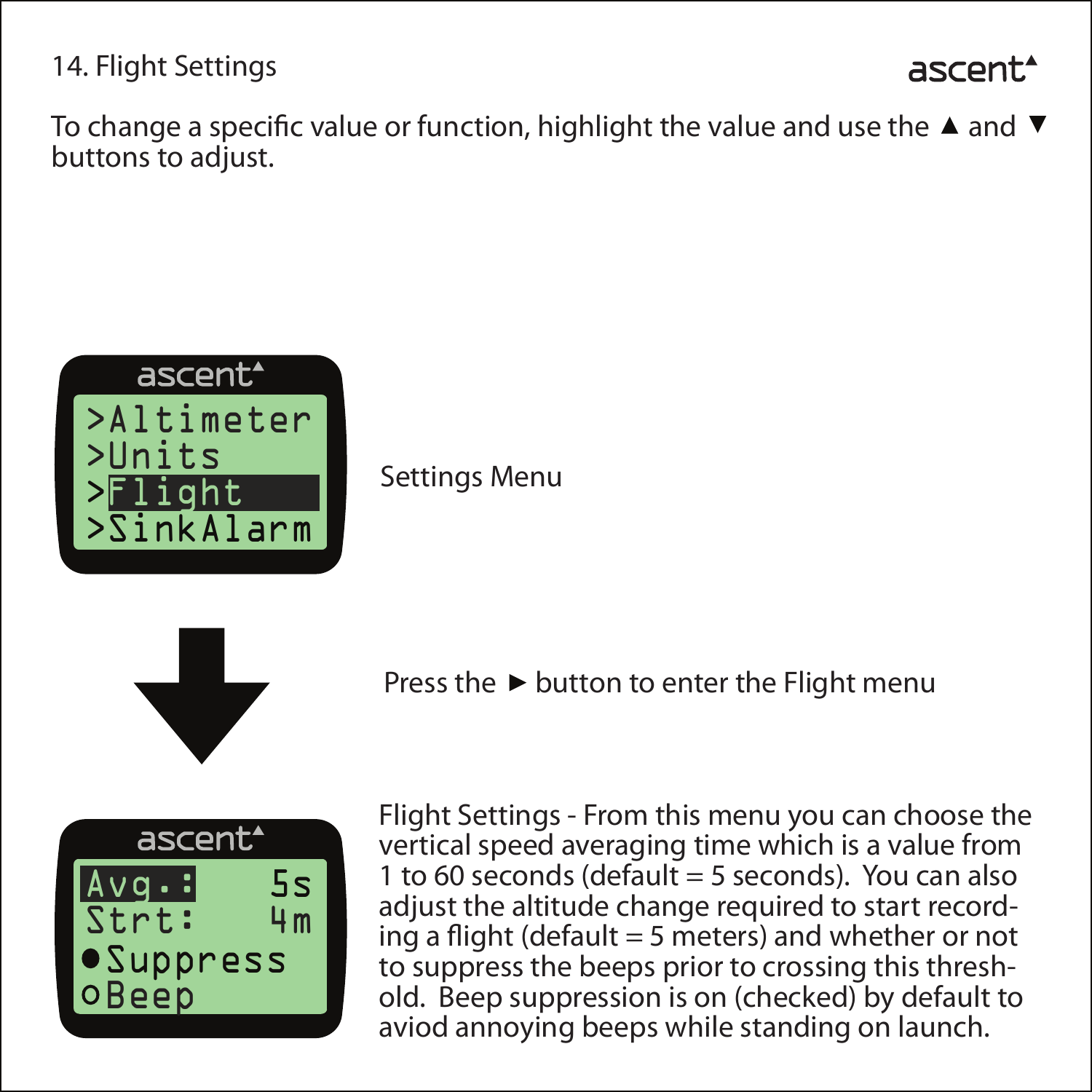15. Sink Alarm

```
ascent.
```
To change a specific value or function, press the  $\blacktriangleright$  button, highlight the value and use the  $\triangle$  and  $\nabla$  buttons to adjust.



Settings Menu



Press the  $\blacktriangleright$  button to enter the Sink Alarm



Sink Alarm Options - From this page you can turn the sink alarm on or off, and choose the threshold sink velocity. The sink alarm velocity is calculated using a 2-second average.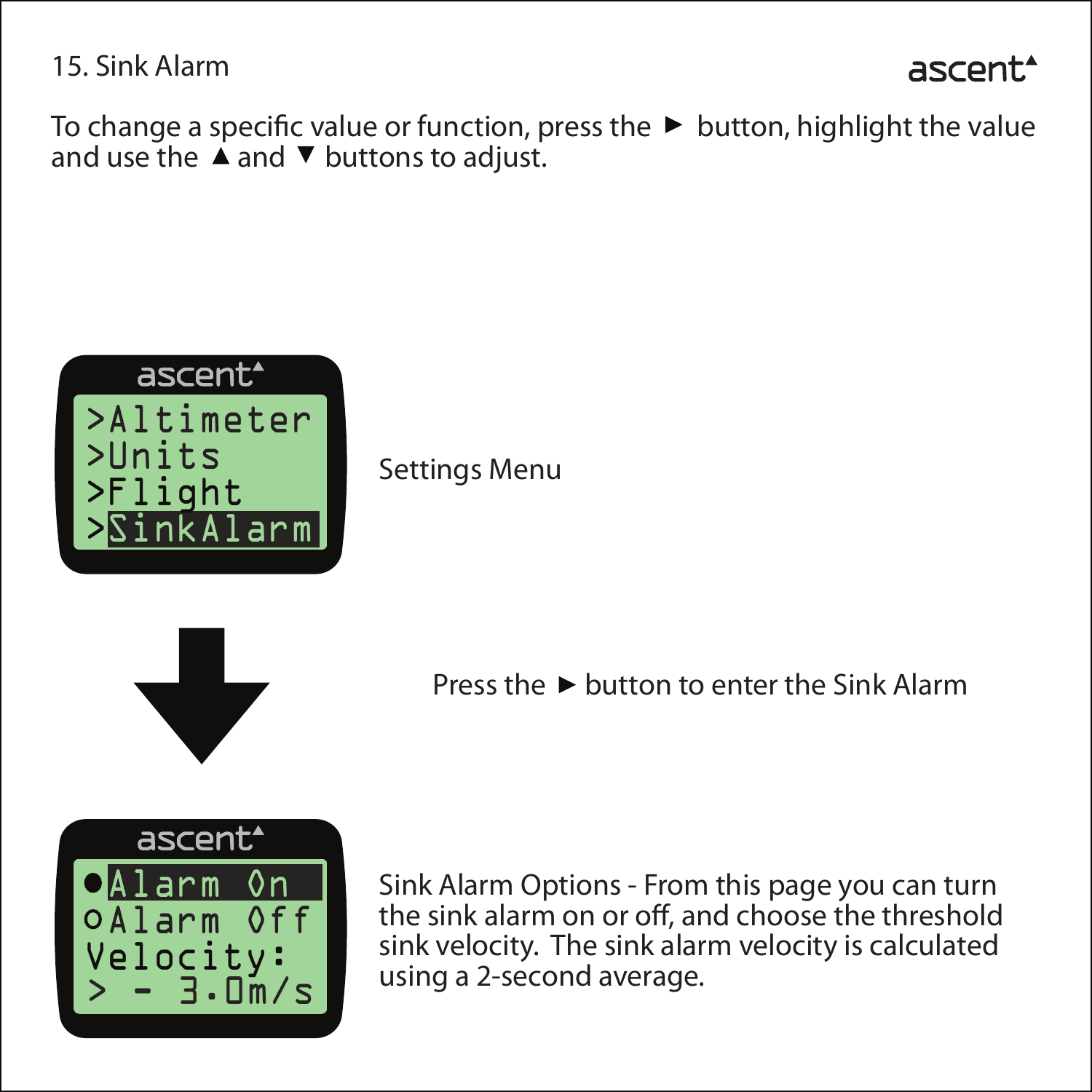16. Beep

```
ascent.*
```
To change a specific value or function, press the  $\blacktriangleright$  button, highlight the value and use the  $\triangle$  and  $\nabla$  buttons to adjust.



Settings Menu





Press the  $\blacktriangleright$  button to enter the Beep Options menu

Beep Options - From this menu you can choose from some preset or user configurable tone options. The Standard and Double beeps have been optimized for performance and long battery life (~10 hours). The Classic may sound more similar to other vario's, however the battery life is reduced  $(\sim$  6 hours). The User beep option can be configured using the Ascent User Control software. Values are entered into the program and then downloaded to the vario.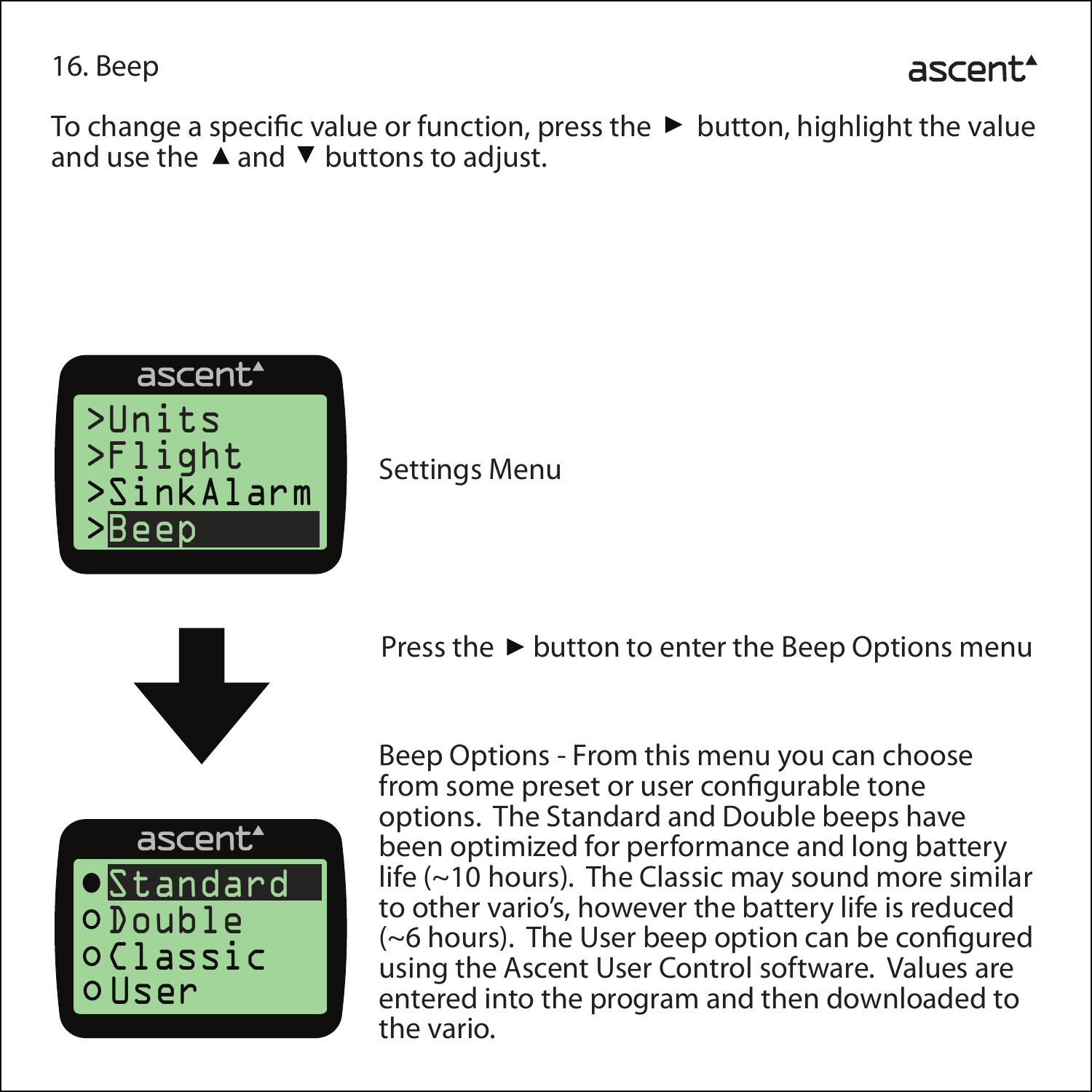#### 17. Date & Time

ascent.

To change a specific value or function, press the  $\triangleright$  button, highlight the value and use the  $\blacktriangle$  and  $\nabla$  buttons to adjust. It is necessary to set the time and date after charging if the battery was completely discharged.



Settings Menu



Press the  $\blacktriangleright$  button to enter the Date & Time





Date & Time - From this page you can set the date and time. This is necessary for your flight to be recorded correctly in the log book. This can also be set by connecting the unit to a computer using the Ascent User Control software.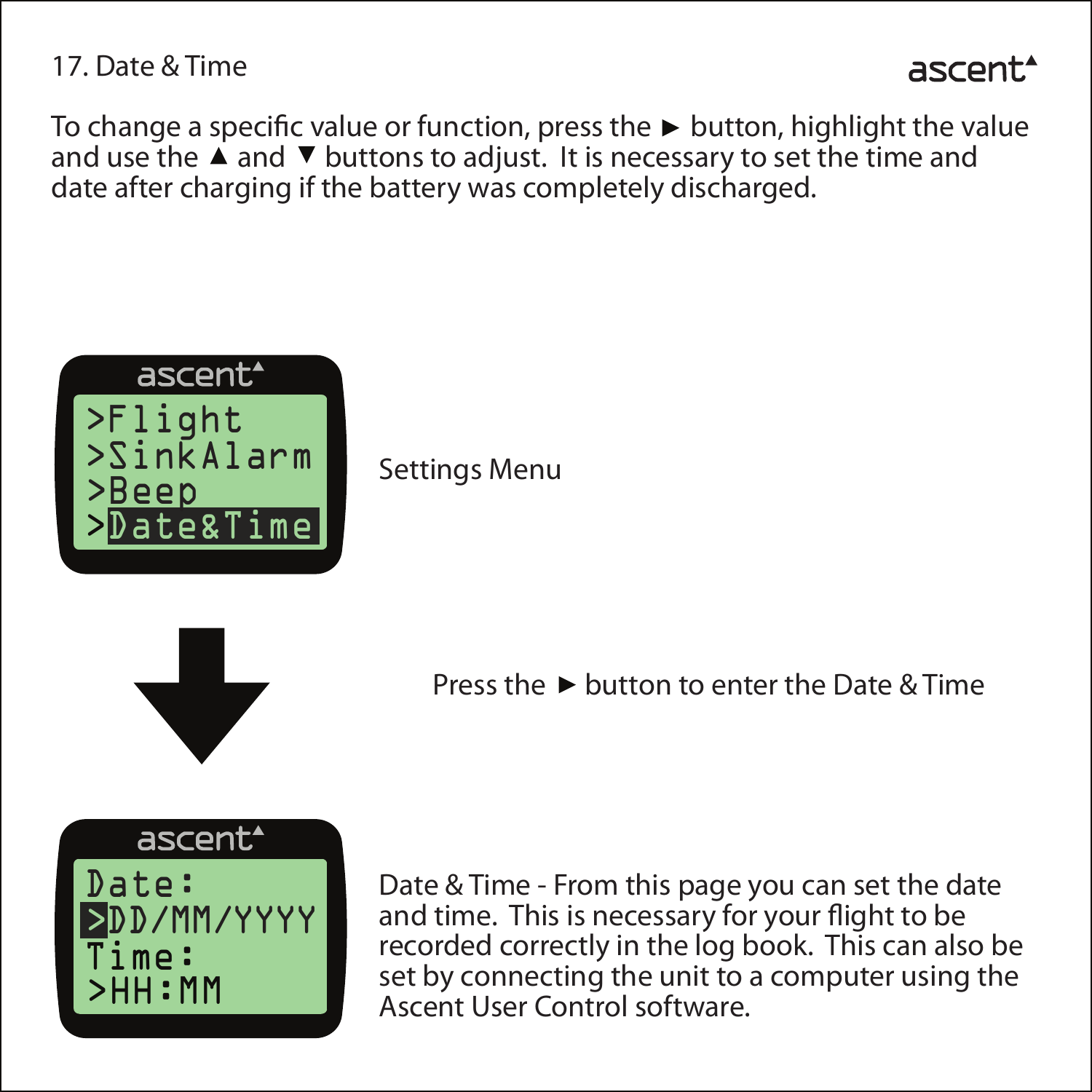18. Watch

ascent.

There are several options to modify the display while displaying the time. These are found under the "WatchMode" in the "Settings" Menu.



Settings Menu



Press the  $\blacktriangleright$  button to enter the WatchMode



Watch Mode- From this page you can customize how the "watch" is displayed while in sleep mode. This display can be rotated for right or left handed users, and can be inverted (white numbers on black background).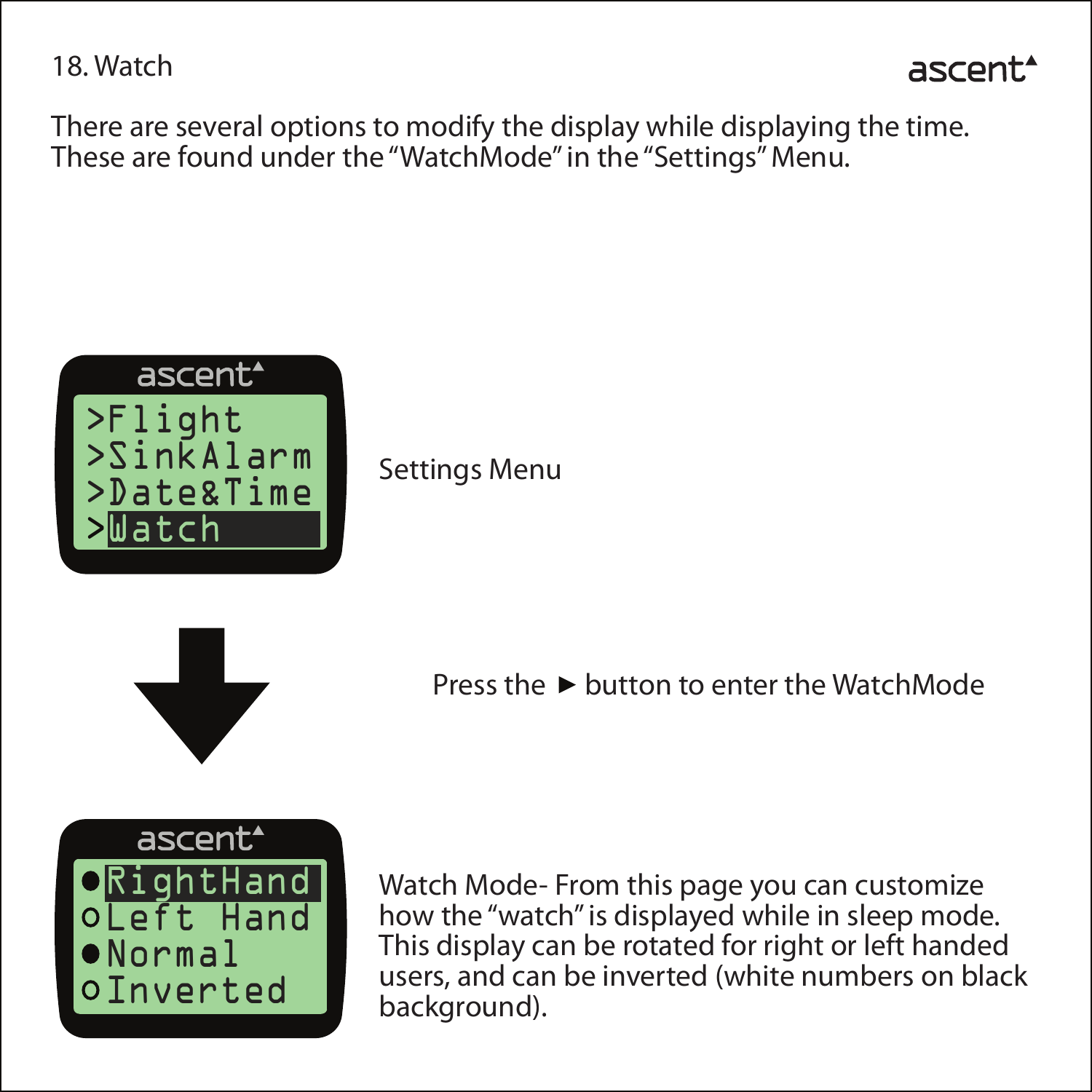19. Log Memory

## ascent.

To change a specific value or function, press the  $\blacktriangleright$  button, highlight the value and use the  $\blacktriangle$  and  $\nabla$  buttons to adjust. Note that you must keep scrolling down on the Settings page to reach the Log Memory setting menu.



Settings Menu



Press the  $\blacktriangleright$  button to enter the Log Memory



Log Memory - From this page you can view the number of flights logged and the % of memory used. When full, you must clear the log in order to  $log$  more flights. To clear the log, press the  $\blacktriangleright$ button and use the  $\blacktriangle$  and  $\nabla$  buttons to select yes and press the  $\blacktriangleright$  button again.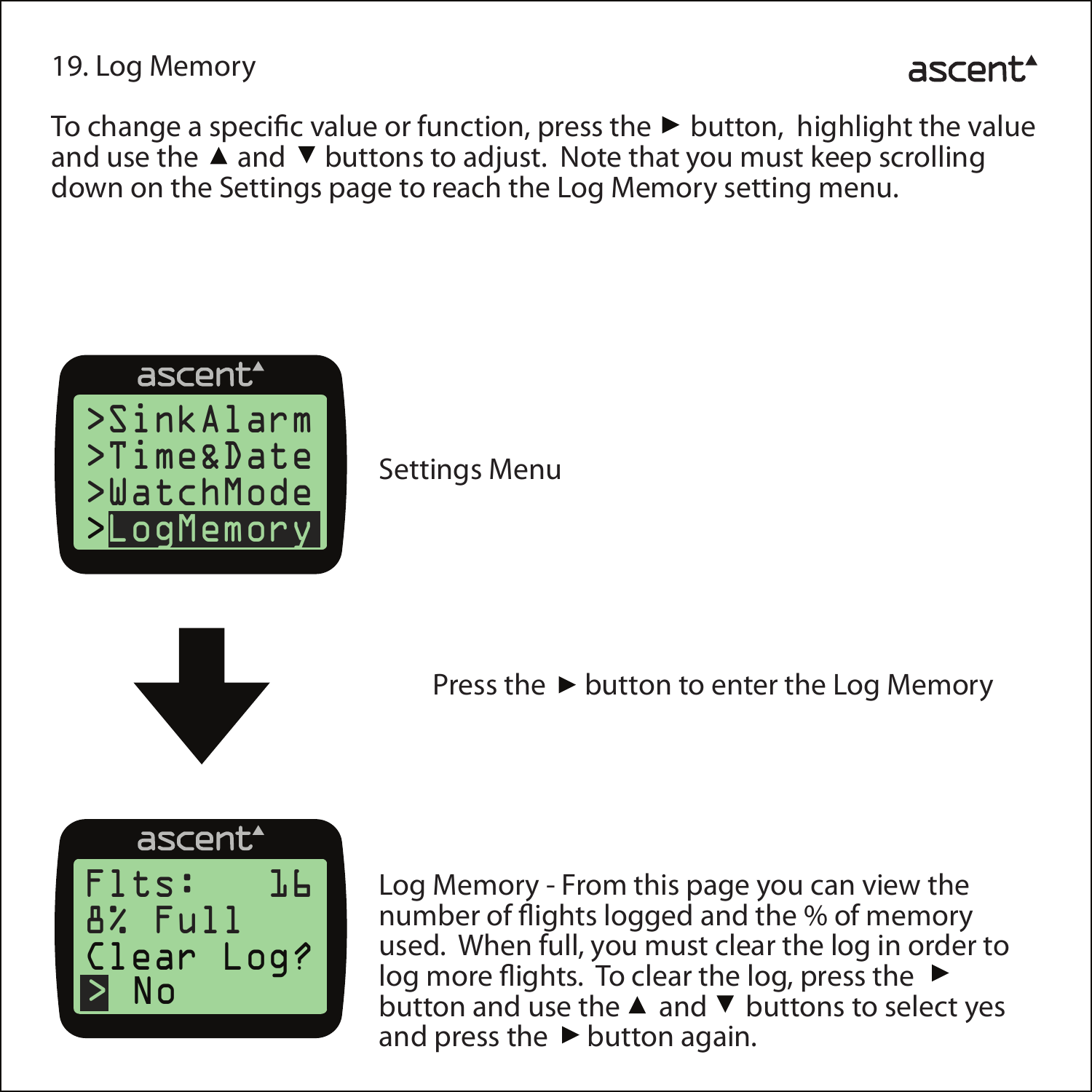20. Track Log

# ascent.

To change a specific value or function, press the  $\blacktriangleright$  button, highlight the value and use the  $\blacktriangle$  and  $\nabla$  buttons to adjust. Note that you must keep scrolling down on the Settings page to reach the Track Log setting menu.

To download the track log and other logbook data you must connect the unit to a computer running the Ascent Control software. This software can be downloaded from the support page of www.ascentvario.com.



Settings Menu



Press the  $\blacktriangleright$  button to enter the Track Log



Track Log - From this page you can adjust the recording interval (from 1 to 240 seconds) and view the remaining hours of space using that interval. When full, you must clear the track log in order to  $log$  more flights. To clear the log, press the  $\blacktriangleright$ button and use the  $\triangle$  and  $\nabla$  buttons to select yes and press the  $\blacktriangleright$  button again.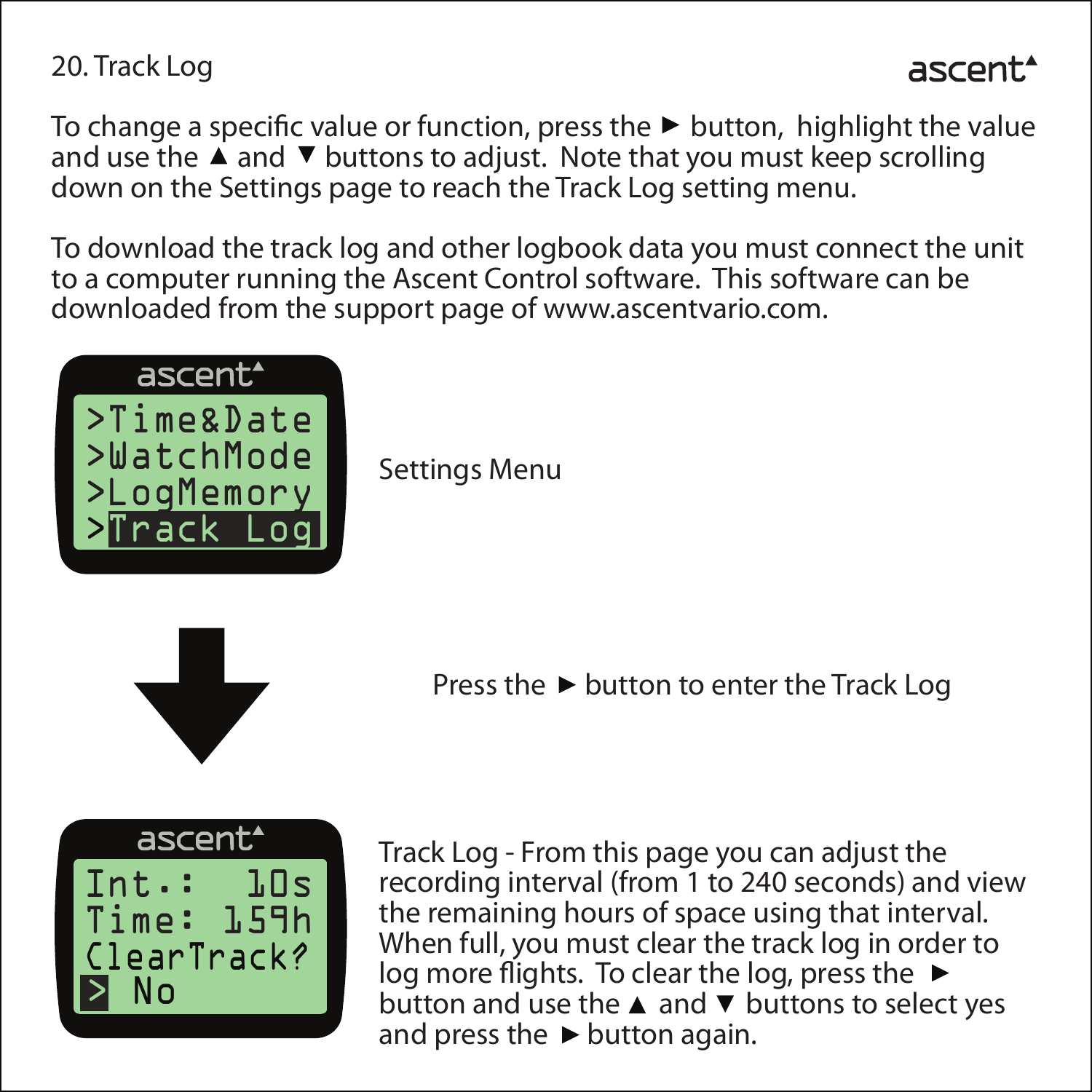#### 21. Barometer

# ascent.

To enter the Barometer Menu, highlight Barometer on the main menu and press the  $\blacktriangleright$  button.



Main Menu



Press the  $\blacktriangleright$  button to enter the Barometer Menu



Barometer Menu - This page displays the current atmospheric pressure in both mbar and mmHg. It also displays the current temperature.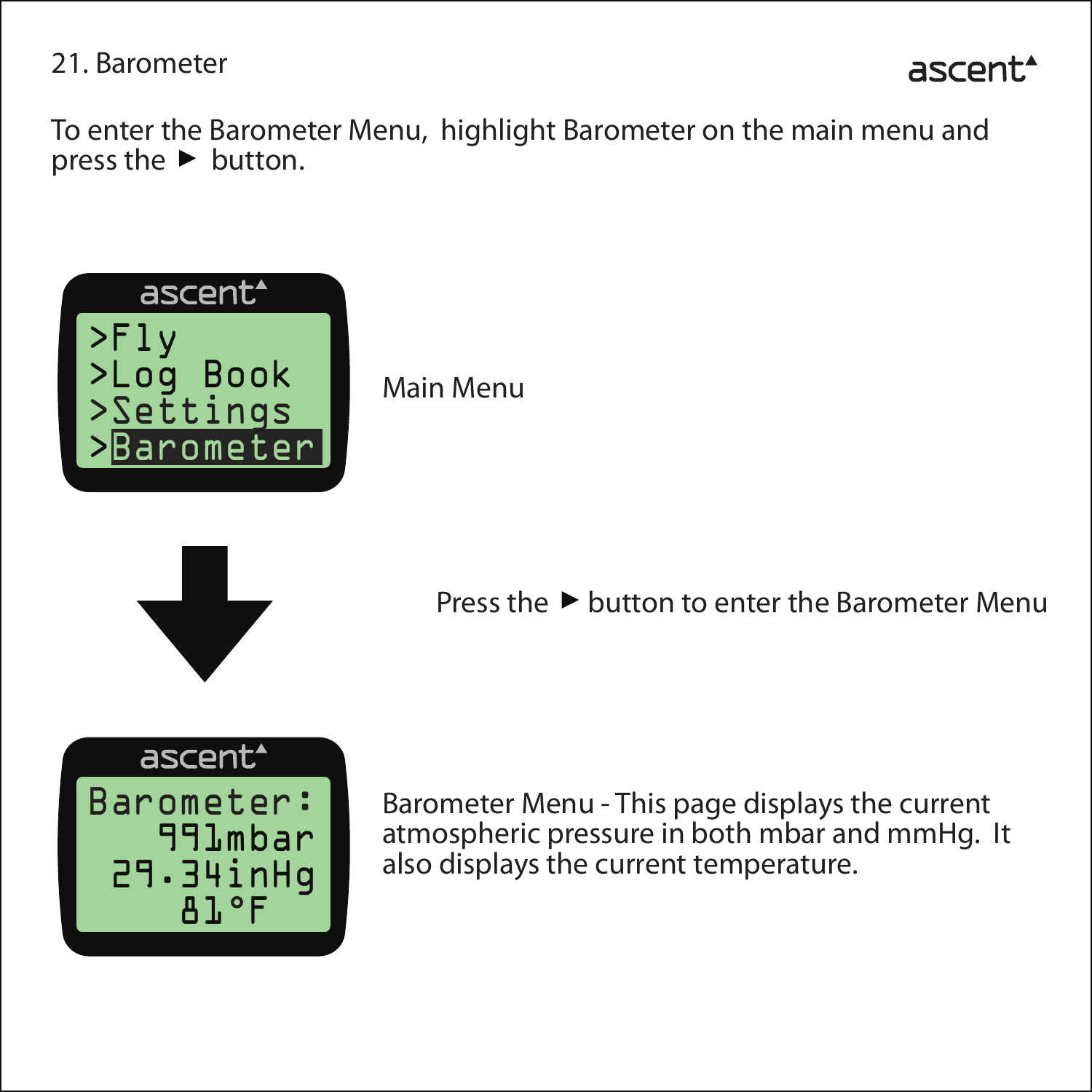22. Info

# ascent.

To enter the Info screen, highlight "Info" on the main menu and press the ▶ button.



Main Menu





Press the  $\blacktriangleright$  button to enter the Info screen

The info screen will show the current altitude, temperature, date , time, and battery status.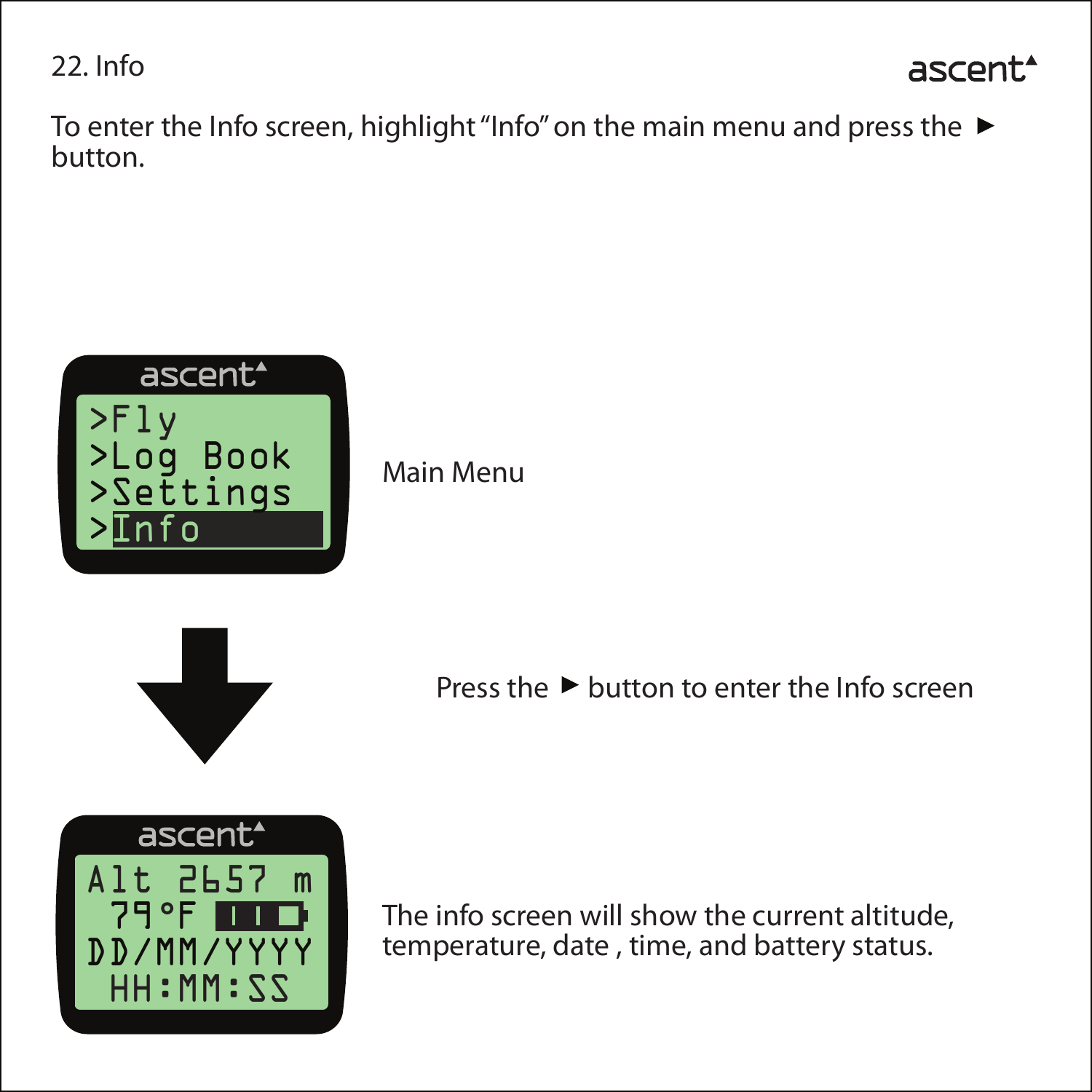23. About



To enter the About screen, scroll down past "Info", highlight "About" on the main menu and press the  $\blacktriangleright$  button.



Main Menu



Press the  $\blacktriangleright$  button to enter the About screen



The About screen will display the current version of the installed firmware. Updates will be available periodically. If you have the Ascent Control software running on

your computer while it is connected to the internet, it will automatically detect and prompt you to download and install the newer version.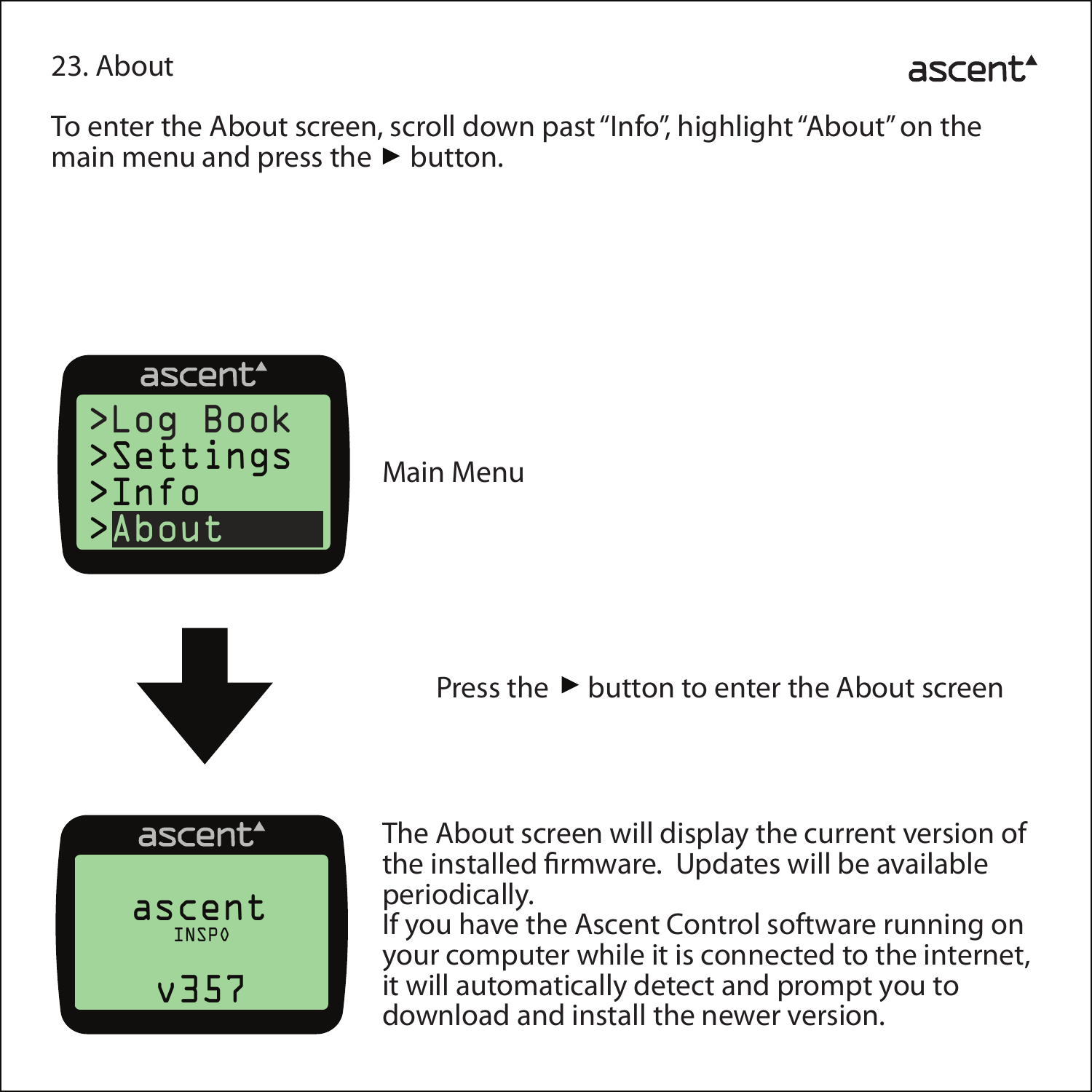#### 24. Connecting to a Computer

Please visit www.ascentvario.com and download and install the "Ascent User Control" software from the support page. This software currently works only on a Microsoft PC and requires Microsoft.NET and a specific USB driver to run. The Ascent User Control should recognize if your computer is missing this software and prompt you to download it.

Instructions for this software are included with the software under the "Help" menu.

To connect your variometer to a computer plug the micro USB end of the supplied cable into the product. Plug the other end of the cable into a computer USB port.

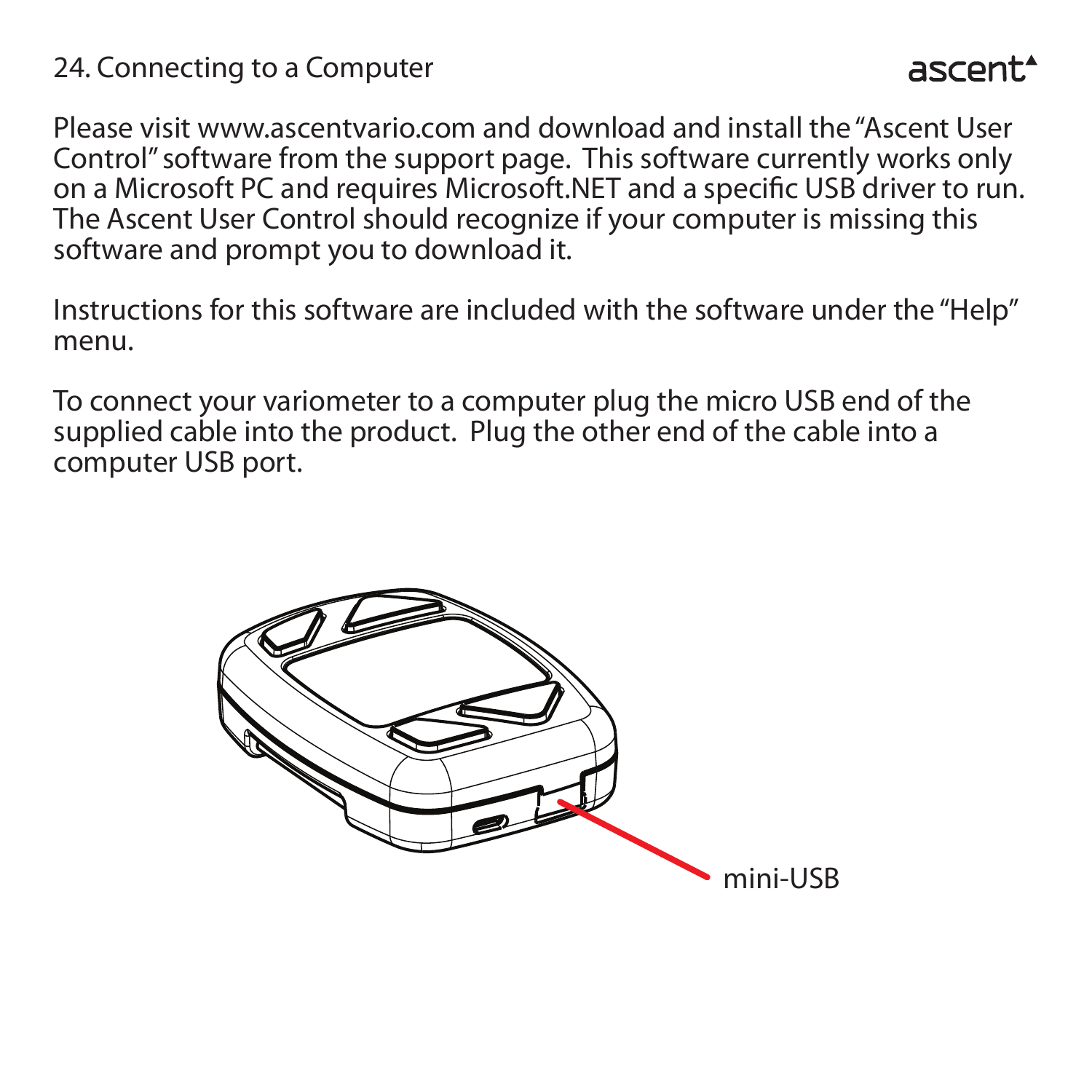## 25. Care of Product

Your product is constructed of high quality materials and does not require maintenance other than cleaning. Clean the product using a soft cloth dampened with a mild detergent solution and then wipe dry. AVOID chemical cleaners and solvents that may damage plastic and braided nylon components.

Do not store the product where prolonged exposure to sun, heat, rain, snow, or extreme cold may result in permanent damage.

Do not store the unit where the buttons can be depressed as this will lead to the battery being drained.

The product is not waterproof so do not immerse it in water.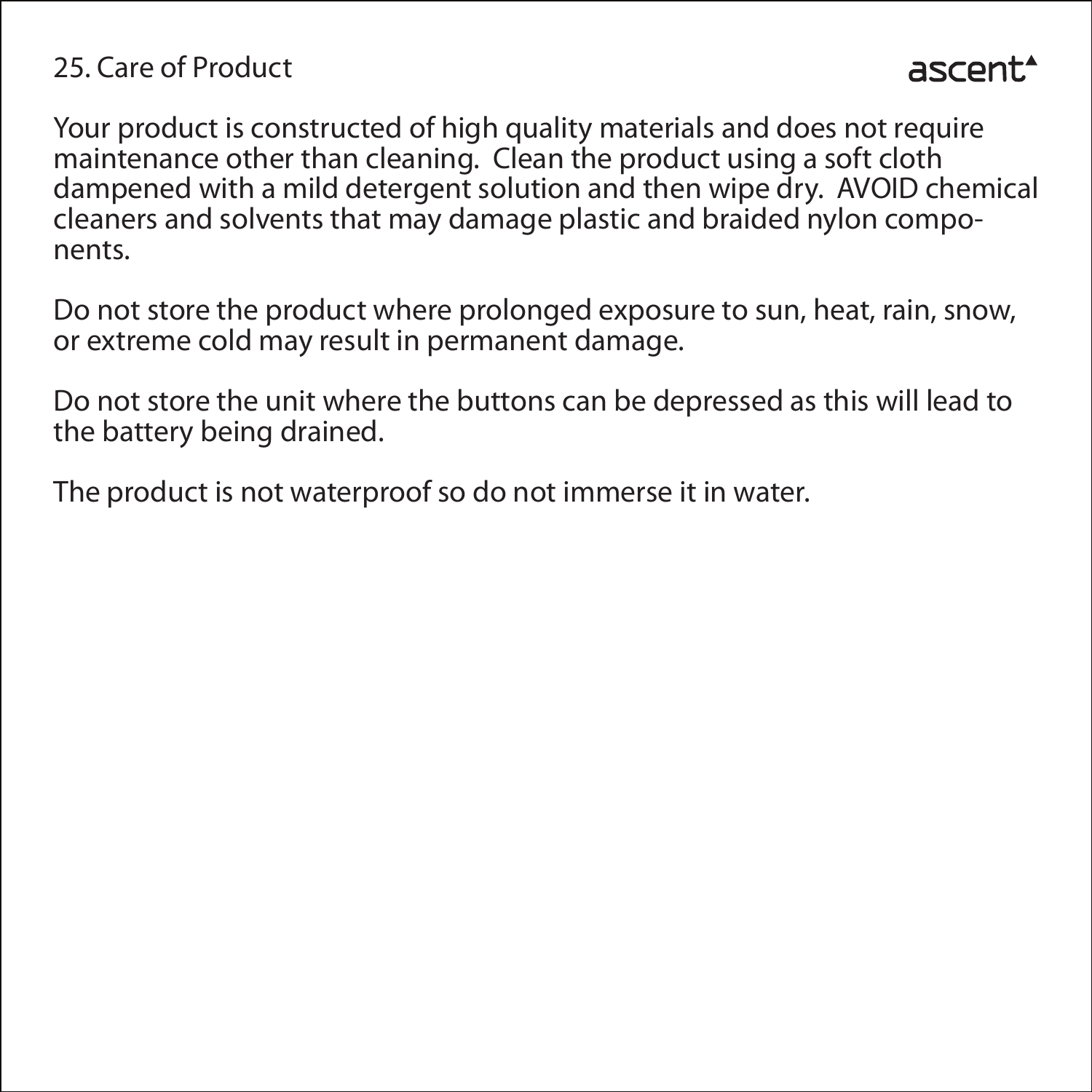## 26. Specifications

Altimeter: Temperatue corrected, user calibrated altitude Absolute and Relative (to launch) altitude Display in meters or feet with 1 meter (3 ft) resolution

Variometer: Averaged digital display with 0.1 m/s (10 ft/min) resolution Instantaneous audio adjustable volume Sink alarm - user selectable threshold (can be easily disabled)

Temperature: Ambient temperature in Fahrenheit or Celsius with 1 degree resolution

ascent.

Flight Log : Automatically records summary data for 200 flights Automatically records detailed tracklog data at user determined interval

Display: Black & White Graphic LCD with 128 x 64 pixel resolution

Battery: 320 mAh rechargable lithium polymer battery Up to 10 hours flight time or 4 months standby Battery charge indicator

Physical Properties: 44mm (1.75") x 60mm (2.36") x 16mm (0.63") 40g (1.41 oz) PC/ABS housing and velcro wrist strap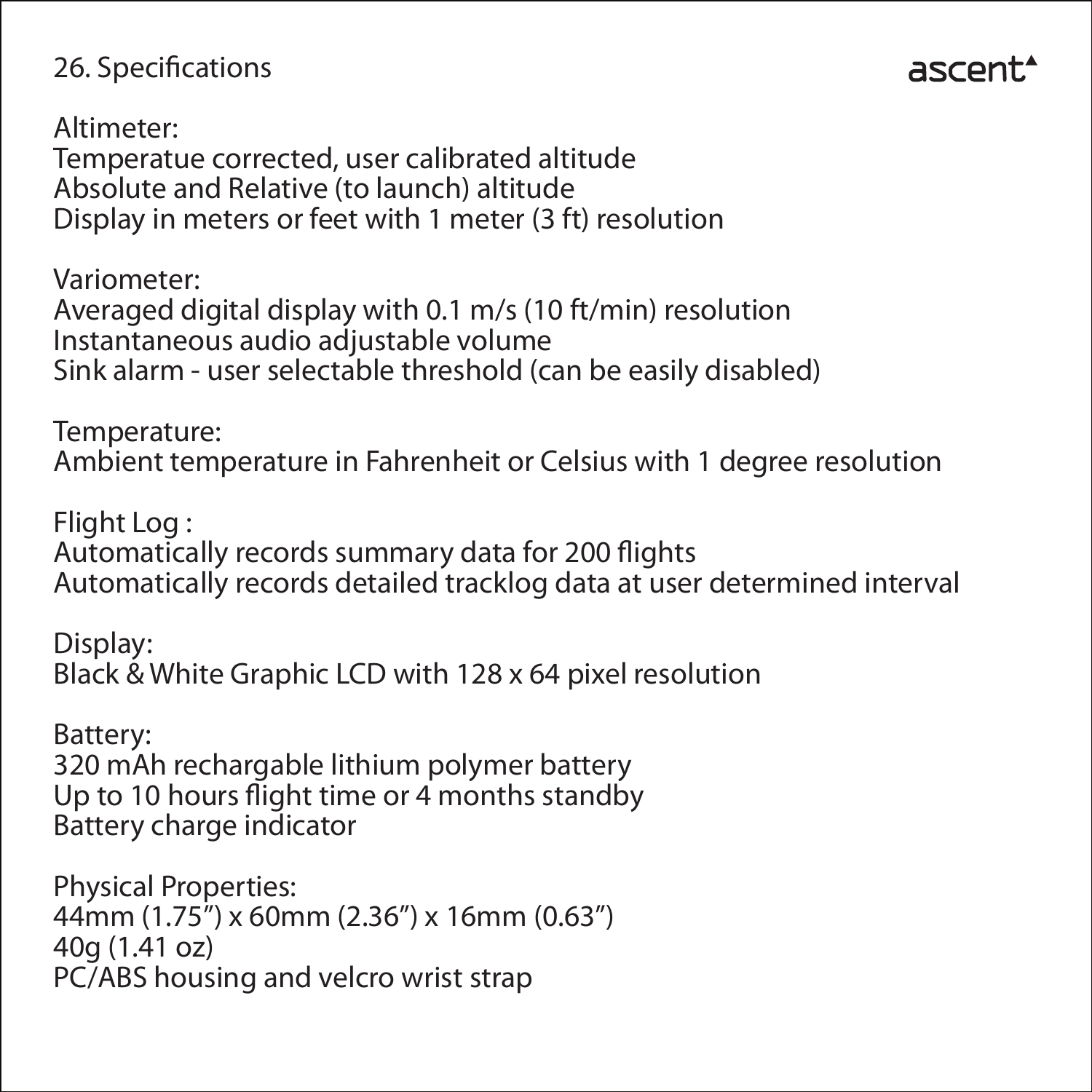#### 27. Software License Agreement

ascent.

By using you Ascent Products variometer you agree to be bound by the terms and conditions of the following software license agreement.

Ascent Products grants you a limited license to use the software embedded in this device in the normal operation of the product. Title, ownership rights, and intellectual property rights of the software remain Ascent Products.

Your product's software is property of Ascent Products and is protected under the United States copyright laws and international copyright treaties. The structure, organization, and code of the software are valuable trade secrets to Ascent Products and shall remain so. You agree not to decompile or reverse engineer the software to be used in any other way. You agree not to export or re-export the software to any country in violation of the export control laws of the United States.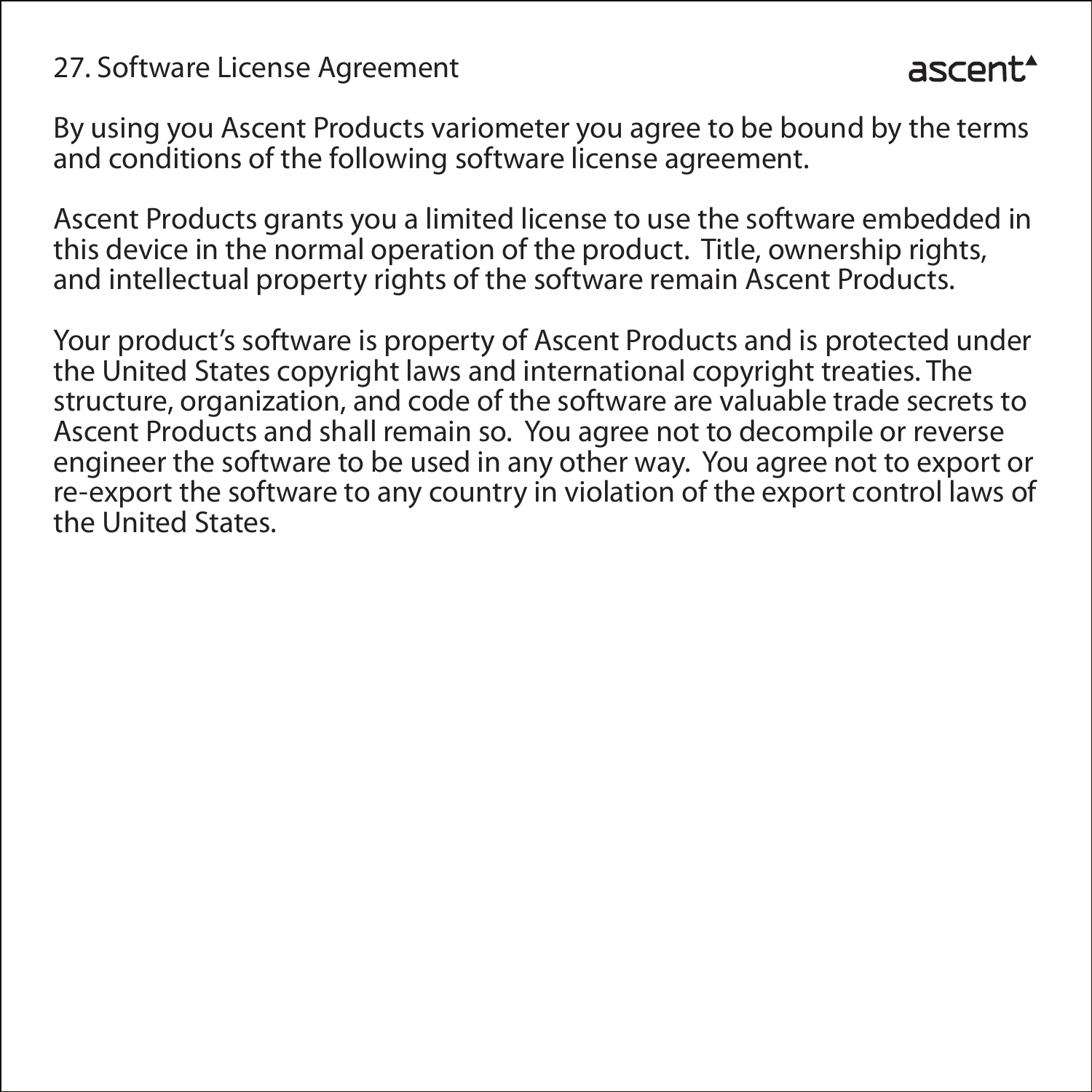#### 28. Limited Warranty

Your Ascent Products vario is warranted to be free of defects in materials or workmanship for twp years from the date of purchase. Within this period Ascent Products at its sole option may repair or replace any parts that fail in normal use. These repairs or replacement will be made at no charge to the customer. The customer is responsible for shipping and handling of the item.

The warranty does not cover failures due to abuse, misuse, accident, or unauthorized alterations or repairs.

To obtain warranty service, contact Ascent Products by e-mail at support@ascentvario.com, or by phone at +1-760-536-8799.